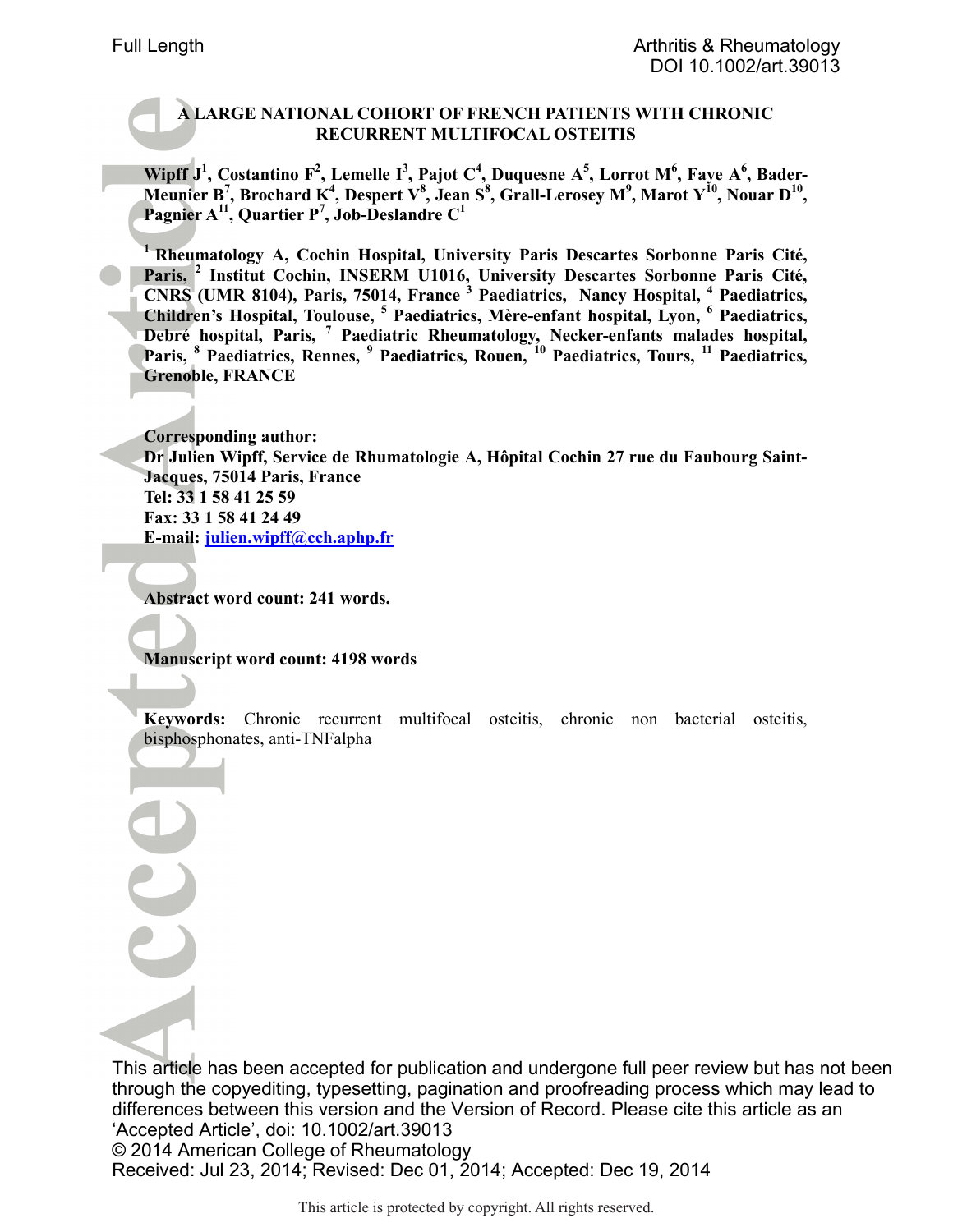**Objectives:** To document more fully the characteristics of CRMO in paediatric patients, to collect data on the outcomes and management of this disease and to define prognostic factors.

**Material and methods:** The inclusion criteria were i) patients with a CRMO diagnosis ii) at least one lesion of osteitis confirmed by imaging iii) and beginning before age 18 years.

**Results:** 178 patients were included (123 females and 55 males) with a mean age at diagnosis of 10.9±2.9 years. Clinical and imaging evolution revealed that only 12/178 (7%) CRMO patients remained with unifocal lesion. We could apply the clinical CNO (chronic non bacterial osteitis) score to 110/178 (62%) patients and bone biopsies would have been avoided in 27 (25%) cases.

At the last medical visit, only 73/171 patients (43%) were considered to be in remission (41% on therapy) after 47.9±38.9 months; 44/171 (26%) patients had sequelae.

Using cluster analysis, CRMO cohort could be separated into three homogeneous phenotypes: the first including males with multifocal form and inflammatory syndrome had the worst prognosis, the second (females with unifocal form, rare clavicular involvement and inflammatory syndrome) had the best prognosis, and the third including females with multifocal lesions and inflammatory syndrome had good prognosis but with the use of more treatment.

**Conclusion:** This cohort is the largest published CRMO cohort. Clinical evolution and imaging investigations confirm the multifocal pattern of this disease. Three distinct subgroups of CRMO patients could be distinguished with very different prognosis.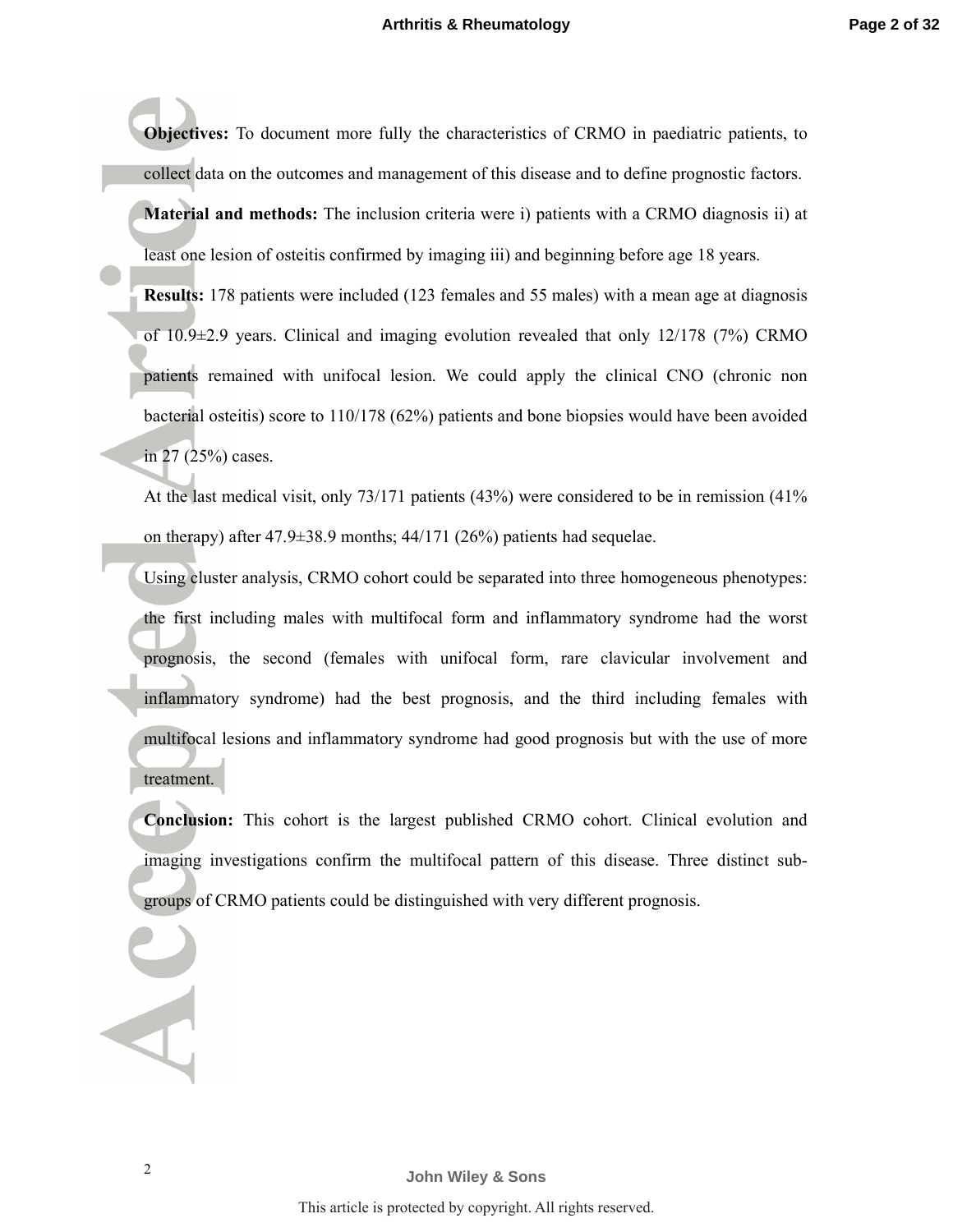## **Introduction**

Chronic recurrent multifocal osteomyelitis (CRMO), also known as nonbacterial osteomyelitis (NBO) or chronic non bacterial osteomyelitis (CNO), is an orphan disease (OMIM#259680) and its prevalence is probably underestimated. CRMO was first described in 1972 by Giedon et al. [1]. Recurrent flares of inflammatory bone pain related to aseptic osteomyelitis are the major characteristics of the disease. Some extra-articular manifestations associated with CRMO have been described and include psoriasis [3, 7], palmoplantar pustulosis [2, 5-7], Crohn's disease [2, 5, 8-11], acne [12], and Sweet's syndrome [13, 14]. Although CRMO is considered as benign disease, it can substantially impair quality of life due to persistent symptoms or sequelae [2, 3, 15].

Recently, there has been interest in the clinical, biological and imaging characteristics of CRMO and its natural evolution. Nevertheless, few studies have been published and have included only relatively small numbers of patients [2-6, 15-17]. Results of these studies are consistent regarding sex ratio F: $M = 2/1$ , mean age at onset (10-11 years) and diagnosis (11) years) and number of initial clinical lesions  $(n=2)$   $(2, 3, 5)$ . On the contrary, results were heterogeneous, in particular concerning outcomes as the sequelae (20% to 46%) or the activity of disease at the last evaluation (18% to 59%) (2, 3, 5).

The pathophysiology remains unknown: some authors classify CRMO as the juvenile form of SAPHO (synovitis, acne, pustulosis, hyperostosis, osteitis) and others as an autoinflammatory disease. However, recent genetic data [18-23] and the efficacy of anti-ILR1 in Majeed syndrome [24] suggest that CRMO may belong to the vast family of autoinflammatory diseases with osseous expression (Majeed syndrome, PAPA syndrome, DIRA syndrome). However, anti-IL1 therapy seems not to have the same dramatic improvement in CRMO, probably due to the multifactorial pattern of CRMO [25].

3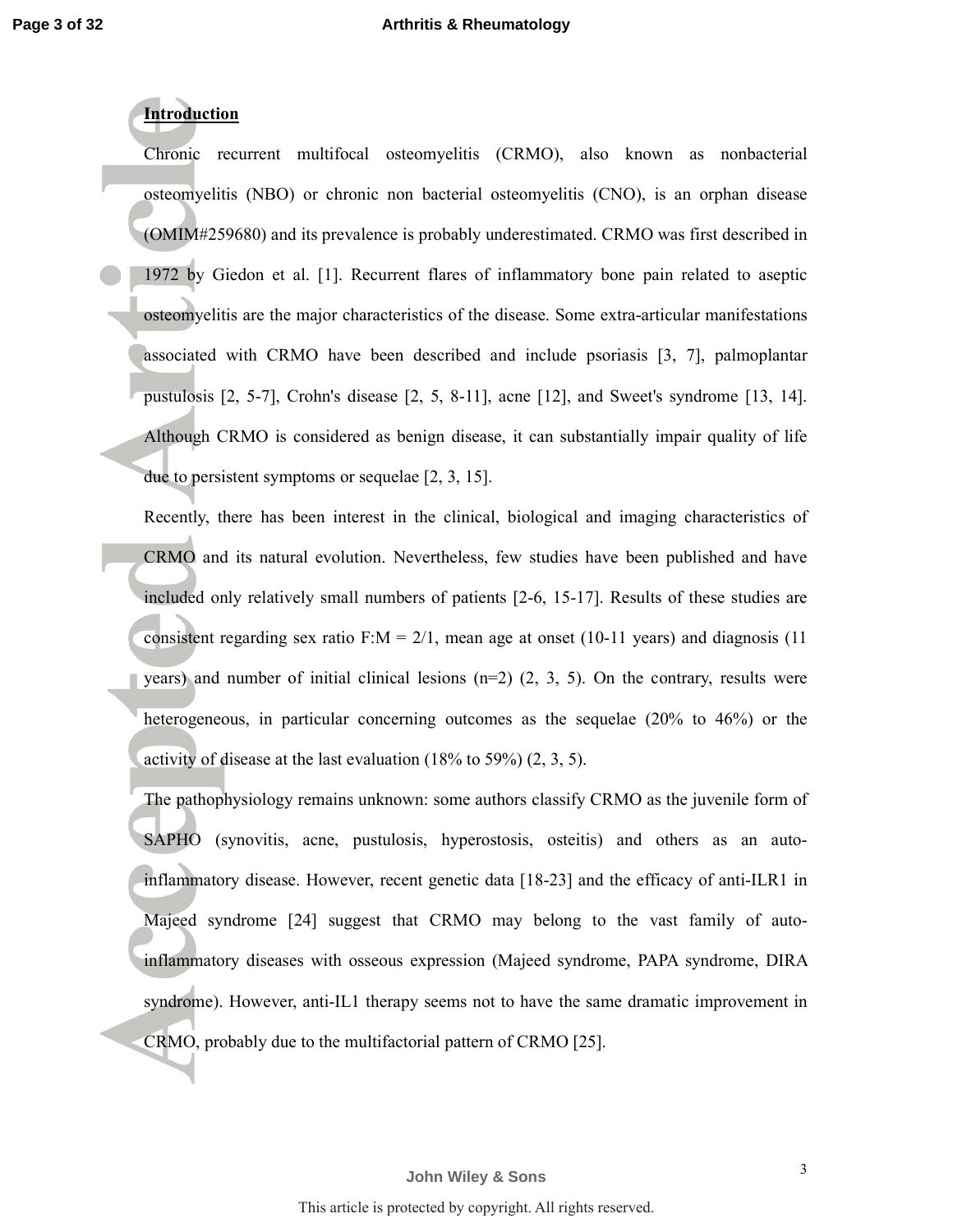Recently, Jansson et al. constructed a composite score to improve the management of CRMO. This score was designed to decide if bone biopsy was necessary to confirm the diagnosis [26]. We therefore conducted a retrospective national study (1) to document more fully the characteristics of CRMO in paediatric patients, (2) to collect data on the outcomes and management of this disease and (3) to define prognostic factors.

#### **Materials and methods**

We retrospectively reviewed medical records of French CRMO patients attending twelve French centres (one in Lyon, Rennes, Brest, Nantes, Nancy, Toulouse, Rouen, Tours, Grenoble and three in Paris) and diagnosed since 1995. This cohort was not a registry with a goal of exhaustiveness, collecting all French cases of CRMO, but the medical records of all patients from each centre were individually reviewed.

In the absence of validated international diagnostic criteria, our inclusion criteria were: at least one lesion consistent with osteomyelitis by imaging techniques in the absence of detectable infection, onset before 18 years of age and a diagnosis of CRMO by local physicians. The exclusion criteria were: onset after 18 years of age and other differential diagnosis (malignancy, infection, enthesitis related arthritis).

Two definitions for unifocal and multifocal patterns of CRMO were used: the first, the "clinical" definition based solely on clinically painful osseous localisation(s) as stated by the patient before diagnosis; and the second, the "final" definition based on clinical and imaging identification of osseous localisation(s) during all the course of the disease.

The characteristics of CRMO patients were recorded at two periods: the "revealing symptoms" at the beginning of the disease and the "cumulative symptoms" at the last medical visit corresponding to those noted during the entire course of the disease.

*Clinical evaluation*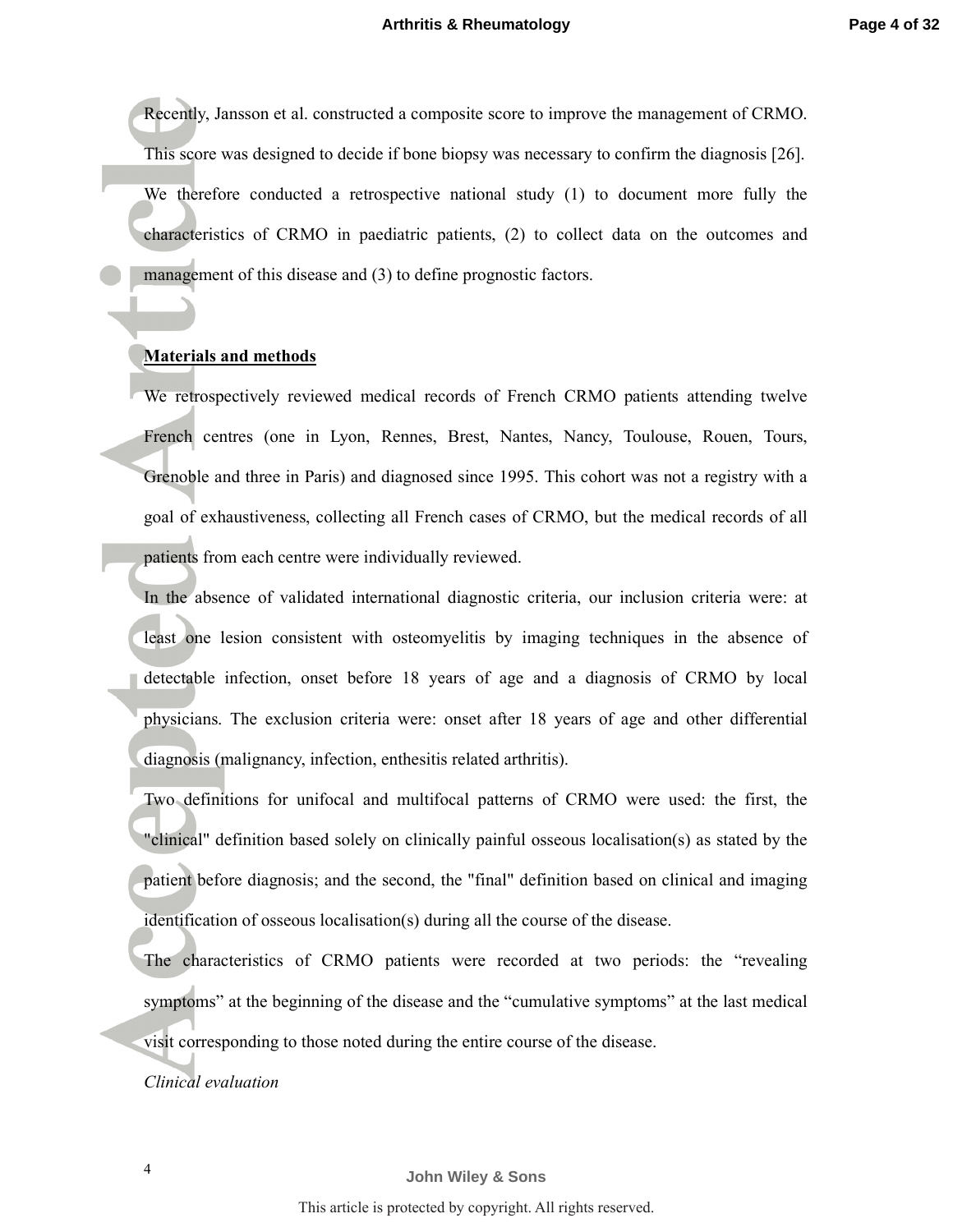The following clinical characteristics were collected: age, sex, age at onset of symptoms, age at diagnosis, the delay before diagnosis, and the clinically painful localization(s). Other features were recorded: presence of fever, local inflammatory signs and personal or familial history of associated disease such as psoriasis, inflammatory bowel disease (IBD), severe acne, palmo-plantar pustulosis, spondyloarthropathy and CRMO. Past and current medications were listed. The effectiveness of NSAIDs was noted when available: NSAIDs were considered as "effective" if the local physicians noted in the medical record that the patient was improved by NSAIDs. Nevertheless, "effective" was subjective and was not a synonym of "remission" or "completely controlled". Finally, remission, as judged by the patient's usual physician at the last medical visit was defined by the absence of pain and, when available, the absence of biological inflammatory syndrome and/or osteitis detected by imaging. The presence of sequelae (localized deformation, vertebral fracture and general growth retardation defined as a body mass index (BMI) under -2 standard deviation i.e. under the  $3<sup>rd</sup>$  percentile) was noted.

## *Biological evaluation*

Laboratory values collected, as available, for the two different periods were as follows: complete and differential blood count, C-reactive protein (CRP) analyzed according to local laboratory norms, erythrocyte sedimentation rate (ESR) considered as abnormal if > 10mm at the first hour, and the presence of HLA-B27 antigen.

### *Imaging evaluation*

The date, the number and the localisation of lesions in standard radiographs, isotopic bone scans and MRI (magnetic resonance imaging) were collected.

## *Histological evaluation*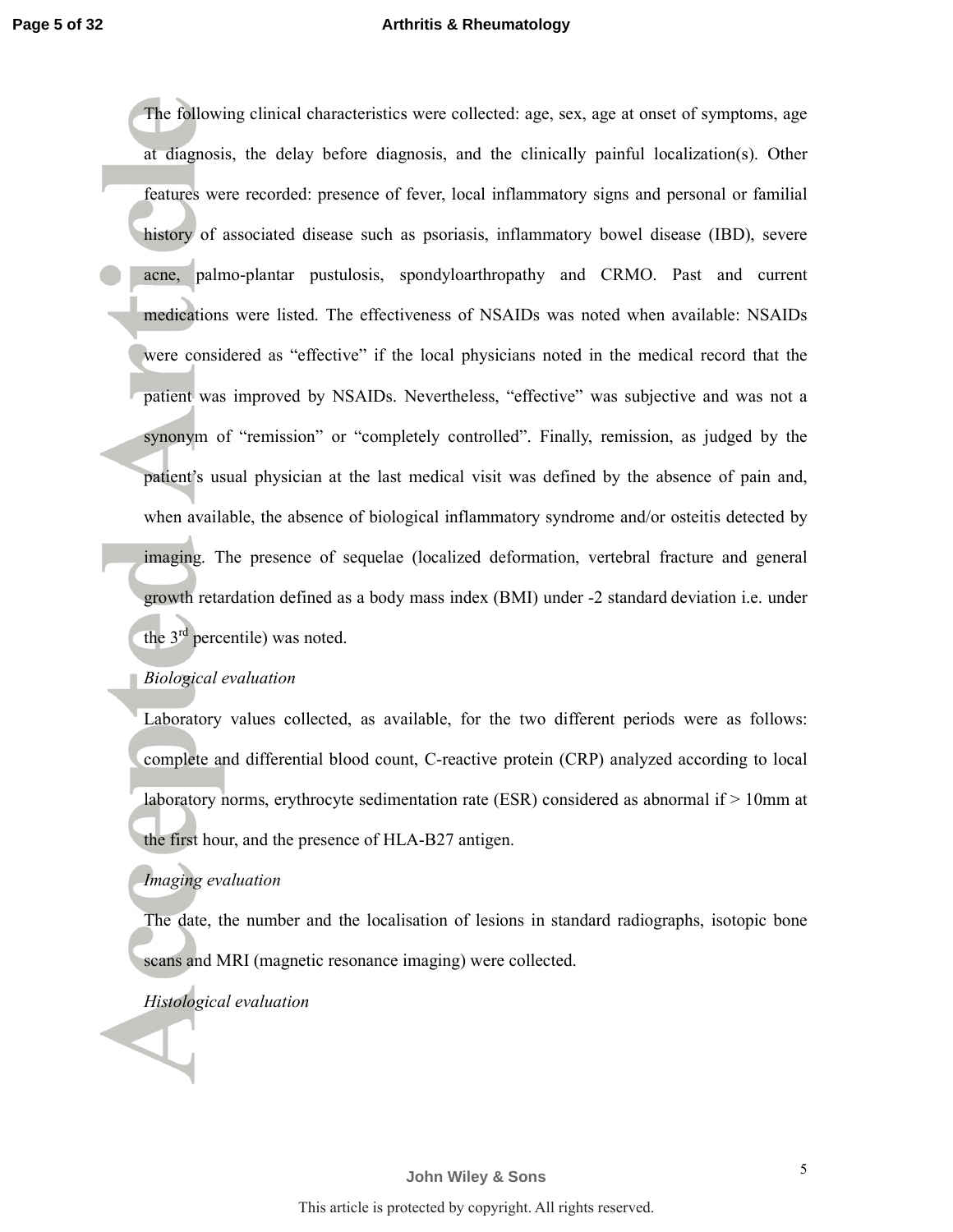Histological results of bone biopsies, when performed, were analyzed: the presence of neutrophils, lymphocytes, sclerosis, bone remodeling and the results of bacteriological cultures (in particular for *Propionibacterium acnes* and *Staphylococcus*) were noted.

## *Clinical CNO score*

Jansson et al. recently developed a score to assist in the diagnosis of CRMO while diminishing the number of unnecessary bone biopsies [26]. The clinical score can range from 0 to 63 (Table 1). We applied this score to evaluate if, retrospectively, CNO score results would have allowed confirming CRMO diagnosis without the result of a bone biopsy.

## *Statistical analyses*

All data analyses were performed using MedCalc® version 9.2.1.0. Data are reported as means (S.D.) for continuous variables and numbers (percentages) for categorical variables. Chi-square tests were used to study differences in frequency and the Student's t-test for comparing pairs of normally distributed continuous variables.  $P<0.05$  was considered statistically significant. In cases of  $P \le 0.05$ , odds ratio (OR) estimates and 95% confidence interval (CI) were calculated.

A multivariate stepwise logistic regression analysis was also performed for all variables identified with  $p < 0.1$  univariately.

For the cluster analysis, we selected ten variables for their relevance to the characterization of CRMO features. The variables were: sex, BMI, the delay of diagnosis, the mono or multifocal pattern, the clavicle involvement, the presence of extra-osseous lesions, a history of familial associated diseases, a CRP > 10mg/l, the use of bisphosphonates and/or anti-TNF $\alpha$  and finally the remission at the last medical visit as defined above. We performed a cluster analysis with R package (R Development Core Team (2005). URL: http://www.R-project.org) based on these significant components using Ward's method. This method groups measures of similarity procedure (minimum within cluster sum of square). The Ward's analysis allows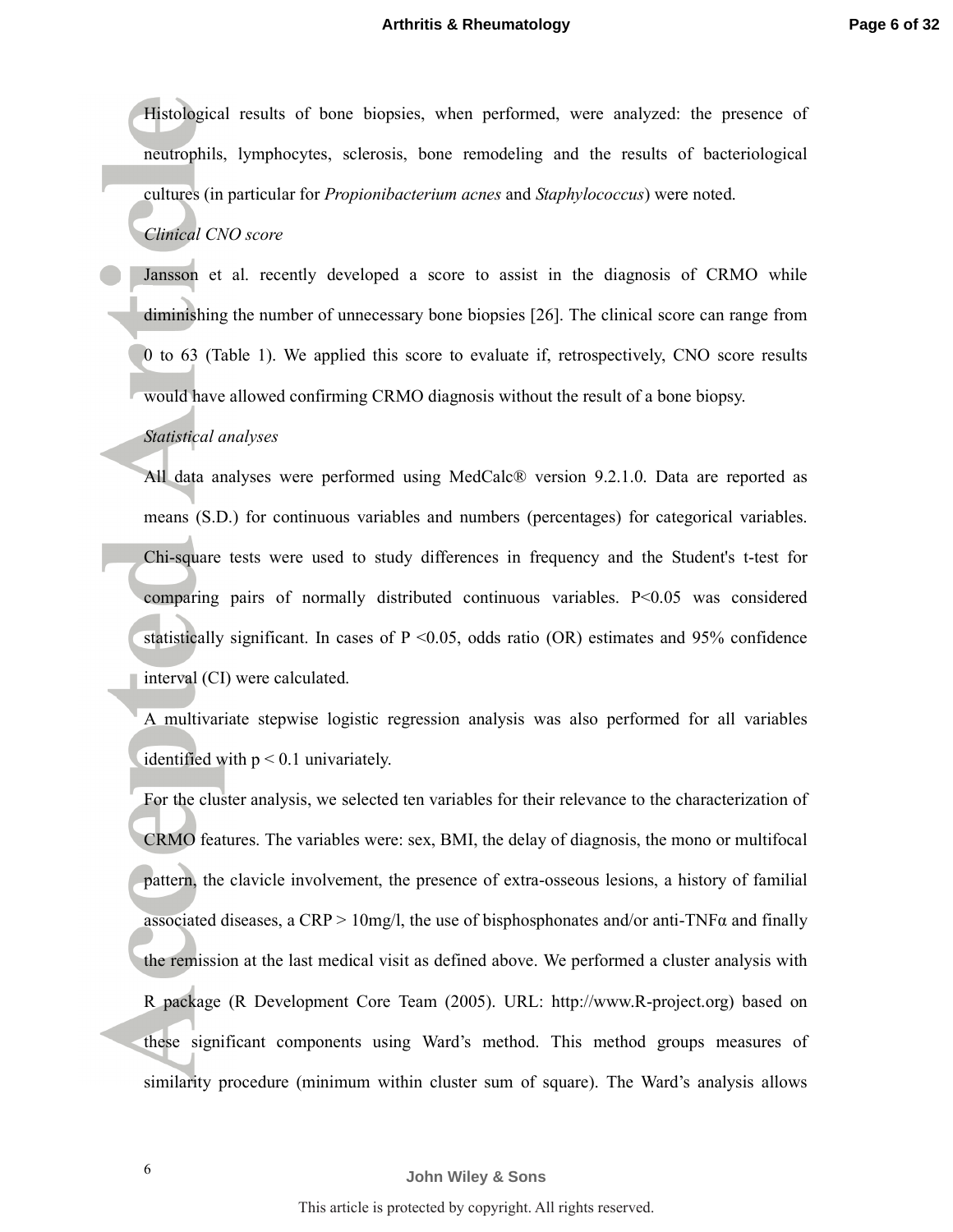detecting homogeneous groups by decreasing the within-cluster variance and increasing the distance between cluster centres.

# **Results**

## *The "revealing features"*

There were 123 female and 55 male (F:M ratio  $= 2/1$ ) CRMO patients in the study cohort of 178. The mean age was 16.4±4.7 years [range 4-35]. The mean age at onset of symptoms was 9.8 $\pm$ 3 years [range 1-17] and the delay before diagnosis was 17.3 $\pm$ 24.8 months [range 1-137]. Other characteristics of this cohort of CRMO patients are summarised in Table 2.

At the time of diagnosis, 124/178 (70%) CRMO patients presented multifocal clinically painful osseous localisations; the mean number of clinical lesions was  $2.7\pm1.8$  [range 2-9]. Among the 54/178 (30%) of patients with a clinical single bone localisation, the clavicle was involved for 15/54 (28%). In all, 456 clinical localisations were described before diagnosis, with the lower limbs (47%), pelvis (16%) and clavicles (10%) being the most frequently involved. Mandibular and vertebral localizations were involved respectively in 2% and 8%. The distribution of clinical lesions before diagnosis is detailed in the Figure 1.

Forty patients had clinical vertebral lesions during the course of the disease and 7/40 (17.5%) had vertebral fractures. Comparison of the patients with and those without clinical vertebral lesions showed only significant difference for the use of "aggressive treatments" (27.5% vs 9%, p=0.003).

The number of mandibular lesions was 9/456 (2%) and lesions occurred in 9/178 patients (5%) of which 8/9 were a clinical multifocal form of CRMO. These patients were more frequently male (66% vs 29%,  $p=0.02$ ) and had more frequently "aggressive treatment" (56% vs  $11\%$ , p=1.10<sup>-4</sup>), but only with bisphosphonates.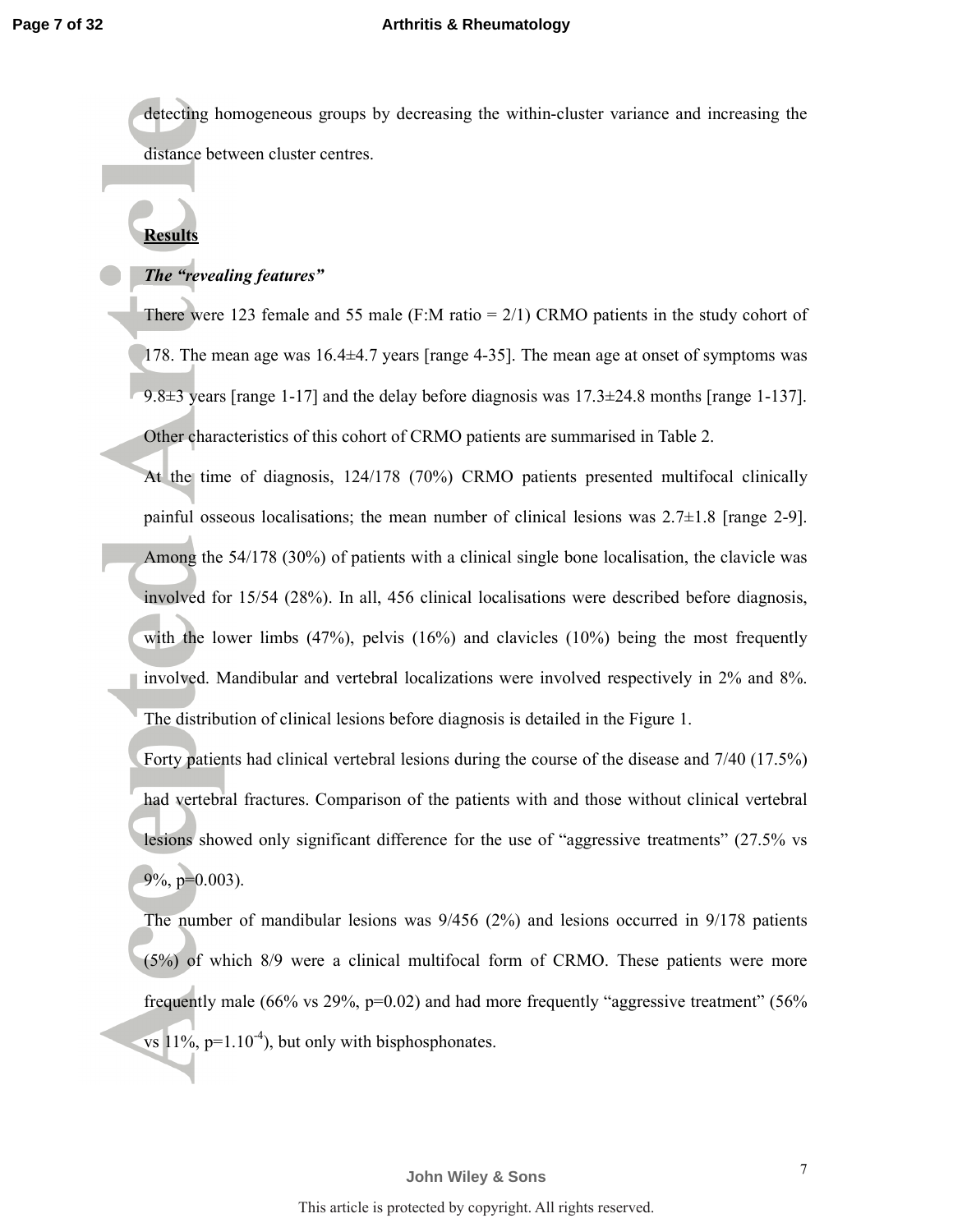Initial extra-osseous manifestations were present in 21/178 (12%) of the patients (6 IBD, 14 palmo-plantar pustulosis, 3 psoriasis and 4 severe acne). For 51/159 (32%) patients, there was familial history of disease associated with CRMO: psoriasis for 31 cases, spondyloarthropathies for nine cases, IBD for six and CRMO for three.

Laboratory tests showed a high frequency of inflammatory syndrome  $(n=119, 66%)$  with high C-reactive protein concentrations in  $73/144$  (51%) with a mean of 23.6 $\pm$ 43.5 and high ESR in 109/127 (86%) with a mean of  $37.7 \pm 25$ . Blood cells counts were normal in 82/106 (77%) of patients. The HLA B27 antigen was detected in 6/86 (7%) patients tested and antinuclear antibodies in 9/74 (12%).

The mean number of structural lesions detected by imaging investigations was  $3.5\pm2.9$  [range 1-26] with differences between the different imaging techniques: 0.9±1 by standard radiographs,  $2.4 \pm 1.7$  by isotopic bone scan and  $3.1 \pm 1.3$  by MRI.

Bone biopsies were performed in 119/178 CRMO patients. Bacteriological cultures were positive in 11/92 cases with four *Propionibacterium acnes*, and seven *Staphylococcus* isolates (4 were coagulase negative, 1 was aureus and 2 unspecified). These patients with positive cultures were, even so, included in our cohort. Indeed, despite the positivity of cultures, the absence of favourable evolution during and after antibiotics showed that presence of the bacteria was not the cause of symptoms. After bone biopsy, antibiotics were administered to 63/178 (35%) patients. Histological investigations showed that lymphocytes were significantly the most frequent inflammatory cells compared to neutrophils (84% versus 56%,  $p=4.4$  10<sup>-5</sup>). Lymphocytes and neutrophils were simultaneously present in 37/83 bone biopsies. Patients with only neutrophils on biopsies did not exhibit a more severe or autoinflammatory pattern (fever, CRP) than patients with lymphocytes in biopsies. Bone remodelling was noted in 38/84 biopsies and sclerosis in 45/83 cases. Regarding the presence of neutrophils, lymphocytes or sclerosis in infiltrate, bone biopsy was respectively performed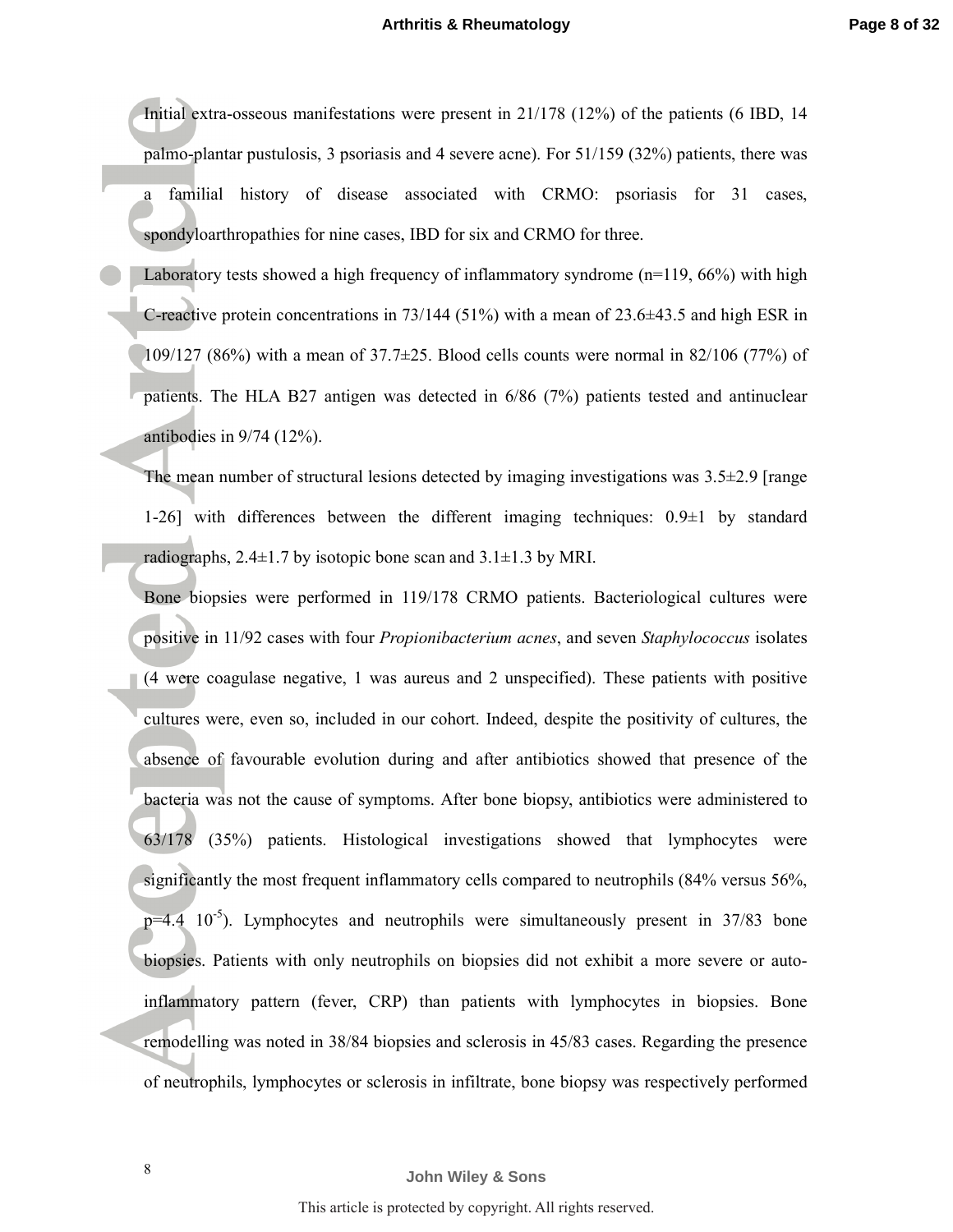8.9±13.4 months [range 1-86], 9.3±15.4 months [range 1-86] and 9.4±15.4 months [range 1- 86] after the onset of symptoms. The comparison between biopsies performed during the first 6 months of symptoms or after showed only difference for the presence of lymphocytes that were significantly more frequent when biopsy was performed after the 6 first months (80% vs 100%, p=0.006) (Table 3 in supplementary file).

CNO score was assessed using the "revealing features" thus at the beginning of the disease, before the diagnosis (i.e. a diagnosis of CRMO made by local physicians) and before bone biopsy. The clinical score for CNO was interpretable for 110/178 patients at this particular time of the course of the disease. The CNO score results would have avoided 27 bone biopsies because 12 patients (score > 39) would have been definitively considered as CRMO even without the result of a bone biopsy and 15 would have been monitored (score between 29 and 38) instead of undergoing the bone biopsy.

## *The "cumulative features" (At the latest follow-up)*

The mean disease duration, between the onset of the first symptoms until the last medical visit, was  $47.9\pm38.9$  months. The mean number of clinical  $(3.6\pm2.2)$  and radiological  $(4.7\pm3.9)$  osseous lesions increased during the course of the disease.

Among the 54 CRMO patients with clinically unifocal form at the beginning of the disease, the clinical and imaging progression led to a multifocal pattern being detected in 42 patients. Thus, only 12/178 (7%) had persistent unifocal pattern after about 4 years of disease progression (Figure 2). Unifocal and multifocal forms of CRMO were compared using the two definitions of these patterns (Table 1 in supplementary file). Using univariate analysis, initial multifocal patients had less frequent clavicle involvement, a higher CRP concentration  $(28.1\pm49.7$  versus  $12.1\pm16.2$ ,  $p=6.10^{-3}$ ), underwent fewer bone biopsies, and were more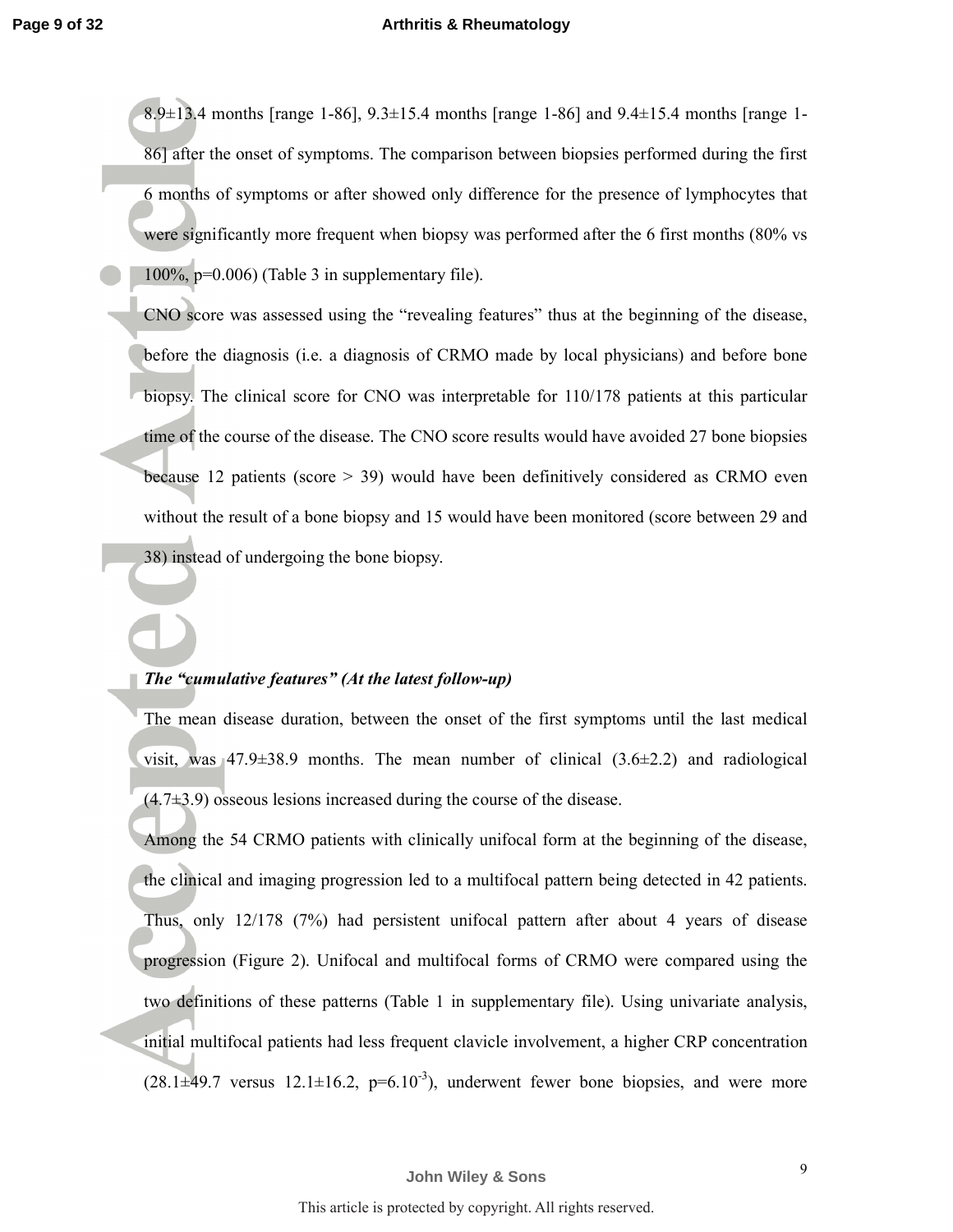frequently treated with anti-TNFalpha (TNF $\alpha$ ) and/or bisphosphonates (21/124 versus 3/54, p=0.04). Only high CRP level and fewer bone biopsies remained associated with multifocal forms in multivariate analysis. Using the "final" definition, differences between uni and multifocal forms were significant for clavicle involvement (50% vs. 9%,  $p=4.10^{-6}$ ) and the mean CRP value  $(24.9\pm44.9 \text{ vs. } 7.2\pm7.6, \text{ p=2.10}^4)$  only with univariate analysis. This comparison suggested also tendencies for the "final" multifocal pattern to be more prevalent among males (33% vs. 9%,  $p=0.08$ ) and to be treated with anti-TNF $\alpha$  and/or bisphosphonates  $(14\% \text{ vs. } 0\%, \text{ p=0.06}).$ 

Medical treatment, other than antibiotics, was based on non steroidal anti-inflammatory drugs (NSAIDs) as first-line therapy in 173/178 (97%) patients and was effective in 126 patients. Other treatments used were: corticosteroids in 14 patients, methotrexate in 14 patients, sulphasalazine in 21 patients, bisphosphonates in 17 patients, anti-TNF $\alpha$  agents in 13 patients and anti-I1LRa (anakinra) in one patient. For other treatments, efficacy was noted, when available, in 41% (7/17), 37.5% (3/8), 75% (6/8) and 89% (8/9) for sulfasalazine, methotrexate, bisphosphonates and anti-TNFα respectively.

At the last visit, 74/171 (43%) patients were considered to be in remission (seven patients were lost to follow-up after the diagnosis), of which 41% (27/67) remained on therapy. Among patients with active disease  $(n=97)$  at the last visit, the rate of patients on therapy was 72% (70/97) but treatment was not specified for all patients (n=18) and some patients had therapy only during painful crises. Sequelae occurred in 44/171 (26%). Seventeen patients with localised bone deformation at the time of diagnosis were considered to be without deformation at the last medical visit. Sequelae included localised deformation (n=26), in particular at the clavicle ( $n=16$ ), vertebral fractures ( $n=7$ ) and growth retardation ( $n=11$ ).

Prognostic factors for persistence of symptomatic disease at the last medical visit are reported in Table 2. The risk of not achieving clinical remission at the last medical visit was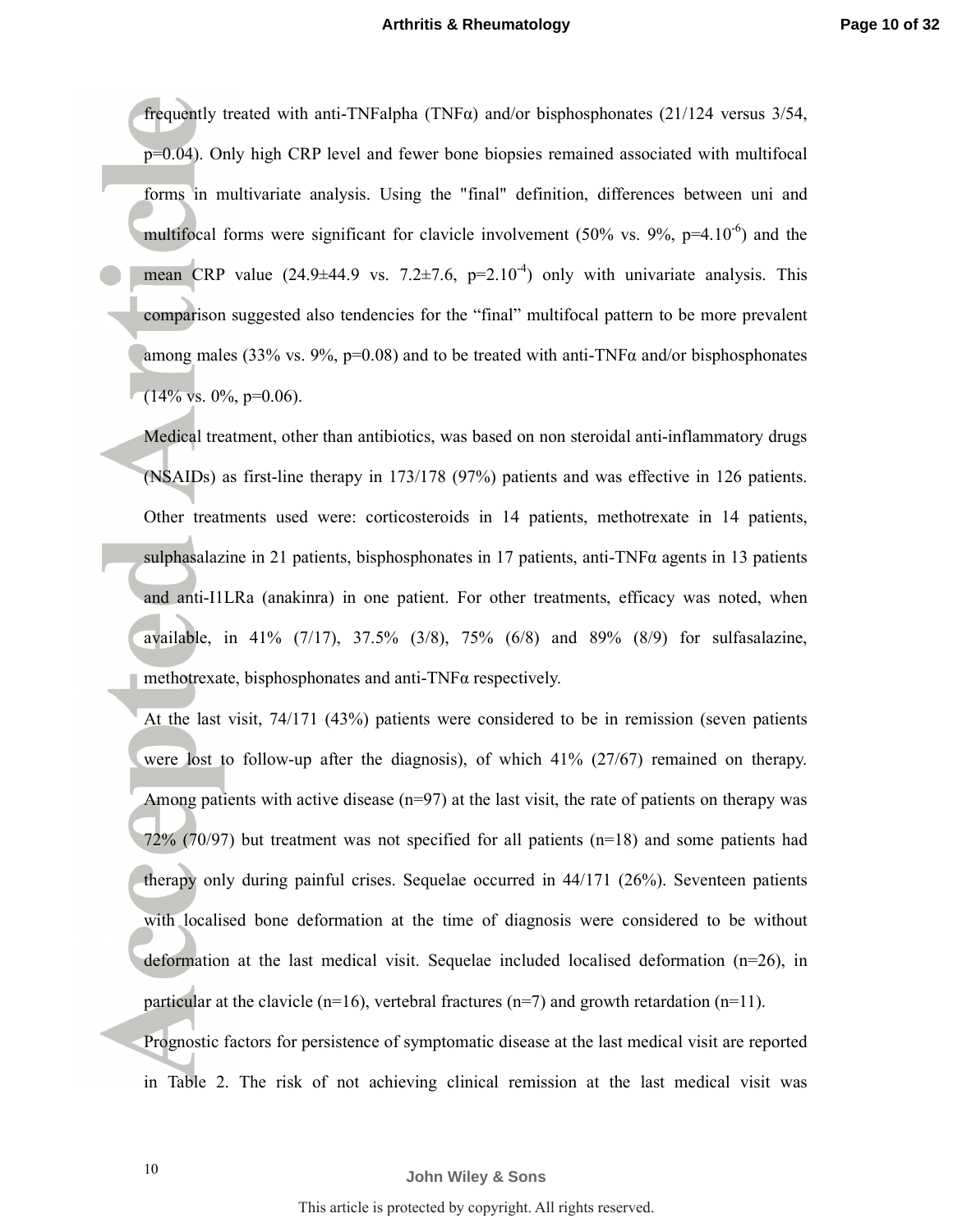significantly higher for cases for which the delay before diagnosis was longer  $(22.2\pm30.6 \text{ vs.})$  $11.7\pm13.5$ , p=0.003) and a tendency was noted for males (38% vs. 24%, p=0.06, OR=1.9 [0.98-3.7]). None of the other demographic or disease characteristics, including the clinical uni/multifocal pattern of CRMO before diagnosis, were associated with remission. Prognostic factors for the severity of the disease characterized by the use of anti-TNF $\alpha$  and/or bisphosphonates were (Table 2 in supplementary file): male gender (50% vs. 29%, p=0.04,  $OR=2.4$  [1-5.75]) and a multifocal pattern before diagnosis (87% vs. 66%, p=0.04 OR=3.5 [1-12.4]).

### *Cluster analysis of CRMO cohort*

Classification of the 178 CRMO patients using cluster analysis resulted in a dendrogram (Figure 1 in supplementary file). CRMO cohort could be separated into three homogeneous distinct phenotypes which are presented in Table 4. The two first groups were nearly at the opposite whereas the third could be considered as "intermediate".

The first phenotype  $(n=36)$  contained male subjects  $(100\%)$  with multifocal form  $(97\%)$  with rare clavicle involvement (only 11%) and frequent inflammatory syndrome (CRP > 10mg/l in 72%). The second phenotype (n=56) was composed of females (73%) with unifocal form (80%) and frequent involvement of clavicle (43%) but with low frequency of inflammatory syndrome  $(26%)$  and extra-osseous lesion  $(4%)$ . Finally, the third phenotype  $(n=86)$  called "intermediate" was characterized by the following features: females (95%) with multifocal form (91%), inflammatory syndrome (56%), history of familial associated disease (20%), extra-osseous lesion (39%).

The first sub-group had the worst prognosis with a remission rate at 22% despite a high frequency of the use of bisphosphonates and/or anti-TNF $\alpha$  (33%). The second phenotype had the best prognosis at the last medical visit (49% were in remission) despite the infrequency of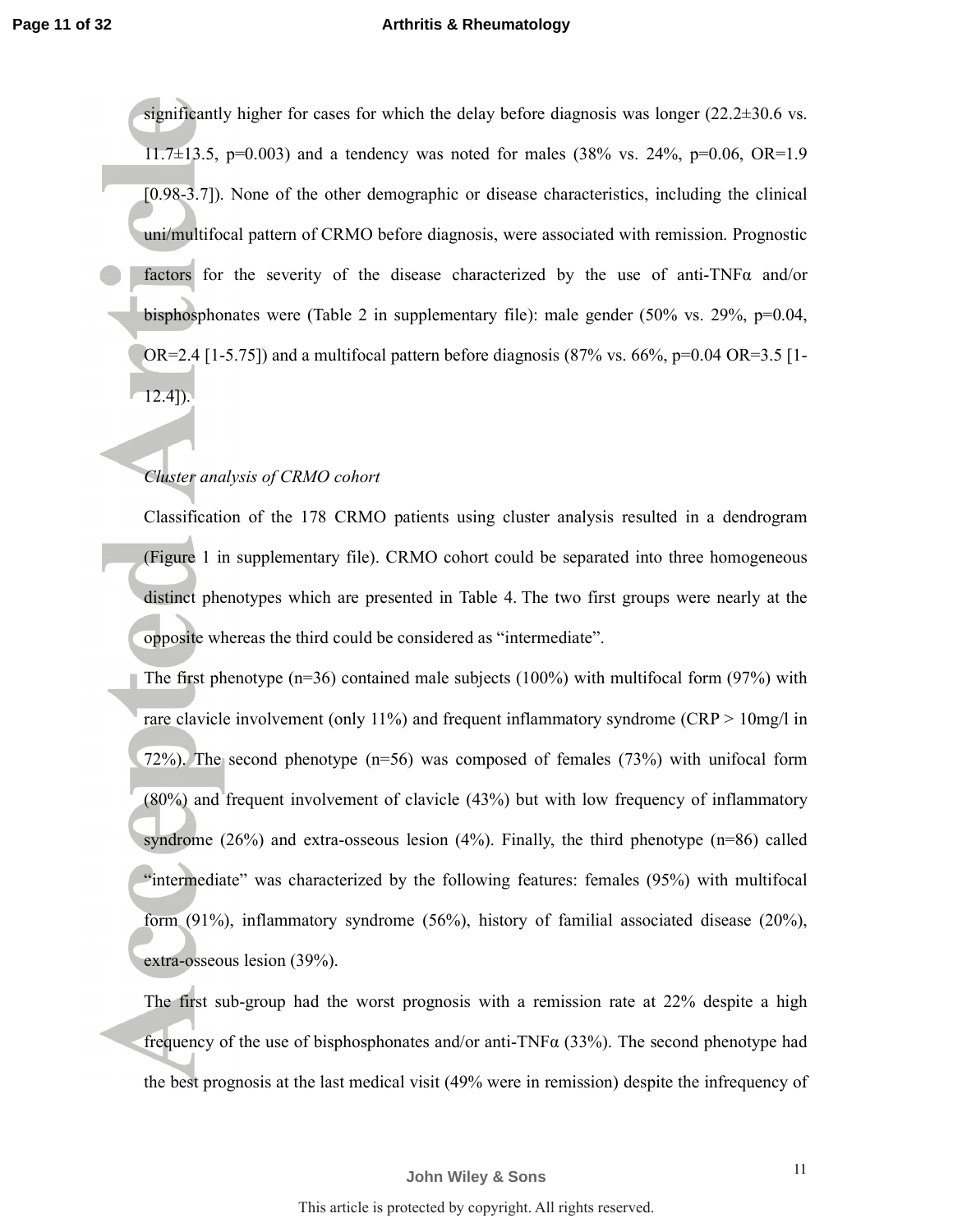use of bisphosphonates and/or anti-TNF $\alpha$  (2%). In the third phenotype, the remission rate was 48% but with an intermediate frequency of use of bisphosphonates and/or anti-TNF $\alpha$  (13%).

## **Discussion**

Our results, collected from the largest published cohort of CRMO patients, provide detailed clinical, biological, histological and demographic data for CRMO during all the course of the disease. Our study: i) identifies, for the first time, three homogeneous sub-groups of CRMO patients with distinct features and prognosis, ii) suggests that the outcome for CRMO patients is not good as already reported, iii) shows that clinical and imaging follow-up for a long enough period confirmed that CRMO is a multifocal disease, iv) suggests that the clinical CNO score may be helpful to confirm CRMO diagnosis without using systematic bone biopsy.

Demographic characteristics, as sex ratio  $= 2/1$  and mean age at diagnosis of 11 years, and clinical data from this national French CRMO cohort shares similarities with those from published studies [2-6]. The delay in diagnosis in our cohort was quite long, 17.3 months (range 1-137), and close to the 18 months described in a previous French study [4, 27, 28]. Comparing the delay before diagnosis before and after 2007 (data not shown), the difference is not significant suggesting that CRMO remains a poorly known disease.

The distribution of painful osseous lesions before CRMO diagnosis in our cohort is consistent with previous data [4, 5] affecting predominantly the lower limbs (47%) followed by pelvis  $(16%)$  and clavicle  $(10%)$ . Vertebral localizations were less frequent  $(8%)$  than previously described (14-30%) [4, 5, 16]. However, the number of patients with vertebral lesions ( $n=40$ , 22%) and, especially, the risk of vertebral fracture (17.5%) when vertebral lesions occurred has to be considered as high. According to these results, the presence of inflammatory vertebral lesions should lead to consideration of more aggressive anti-inflammatory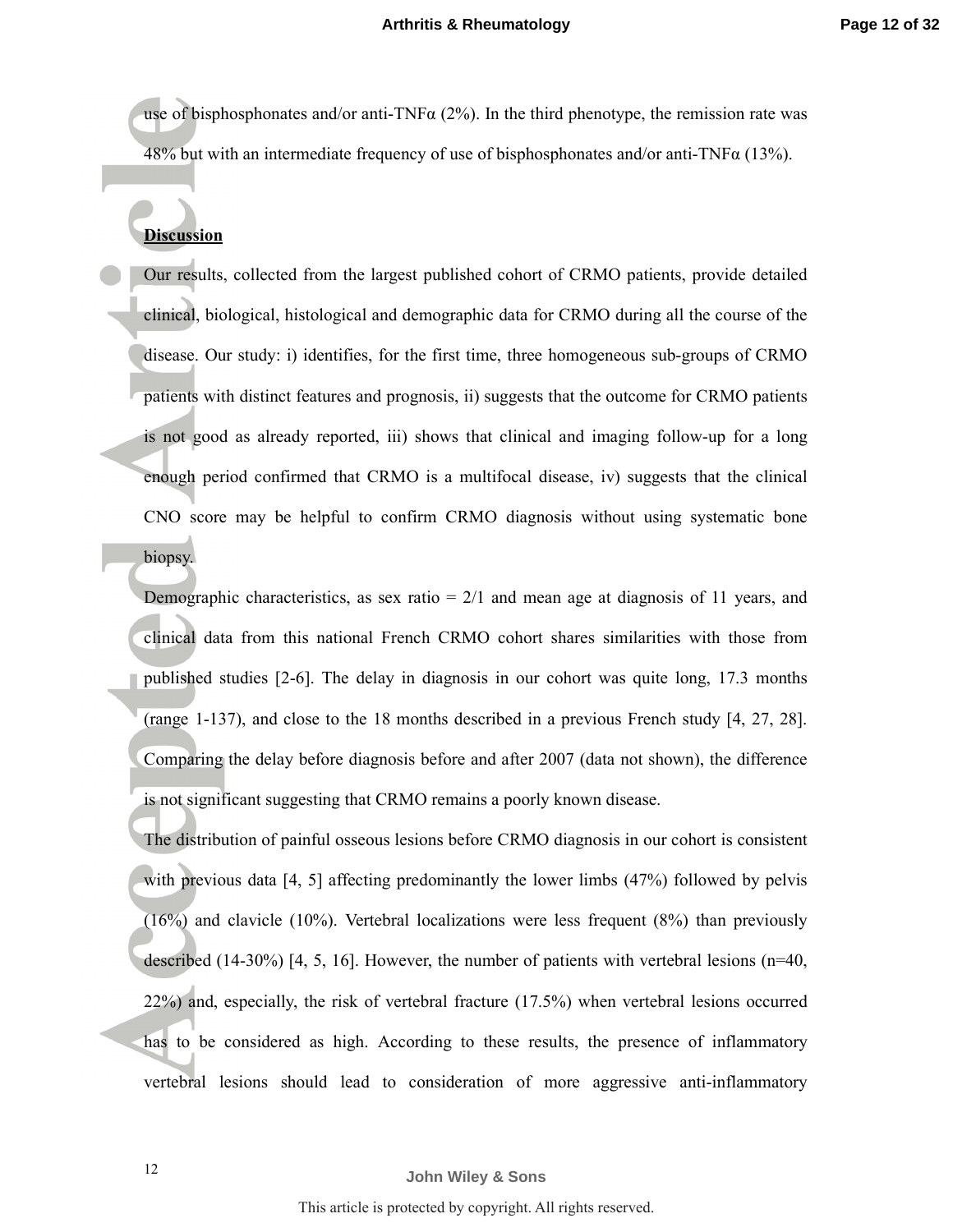treatments and corset to prevent complications. In patients with mandibular involvement (n=9), data suggest that they were male (66%) needing more aggressive treatments (56%). Nevertheless, these data need to be taken with caution given the small number of patients.

The frequency of personal or familial extra-osseous manifestations as psoriasis or inflammatory bowel diseases already considered as auto-inflammatory conditions [8-14], is consistent with the hypothesis that CRMO belongs to the family of auto-inflammatory diseases. The alternative hypothesis is that CRMO belongs to the group of spondyloarthropathies. The low frequency of HLA B27 (7%) supports the idea that CRMO could have to be closed to non-HLA B27 spondyloarthropathies like enteropathic or psoriatic arthritis [29], psoriasis and IBD being highly associated with CRMO. Another way to address this issue is to consider that spondyloarthropathies may be included in the auto-inflammatory disease spectrum, as suggested by McGonagle in 2006 [30].

Elevated inflammatory markers seem to be frequent in CRMO. In previous studies [2, 5-6, 17] they seemed to be as often elevated as it was in our study. In these studies, CRP and/or ESR was found elevated in 50% to 90% of cases. Our results are in accordance with these results but they should be interpreted with caution taking into account the possible selection bias of the most severe patients needing hospital medical care.

Imaging (isotopic bone scan and/or MRI) is the cornerstone for confirming the multifocal pattern of CRMO. MRI seems to have a better sensitivity (20/38, 52%) than isotopic bone scanning (14/41, 34%) for detecting multiple lesions. This result, consistent with data in the literature [31], is further strengthened by the fact that only 2/38 MRI investigations were whole body MRI. However, no definitive conclusion can be drawn from this retrospective study which was not designed to compare these two imaging techniques head to head.

The definition of the unifocal or multifocal forms of CRMO has not been rigorously defined. Because of this problem, we used two definitions: the "clinical" and the "final" definition.

**John Wiley & Sons**

13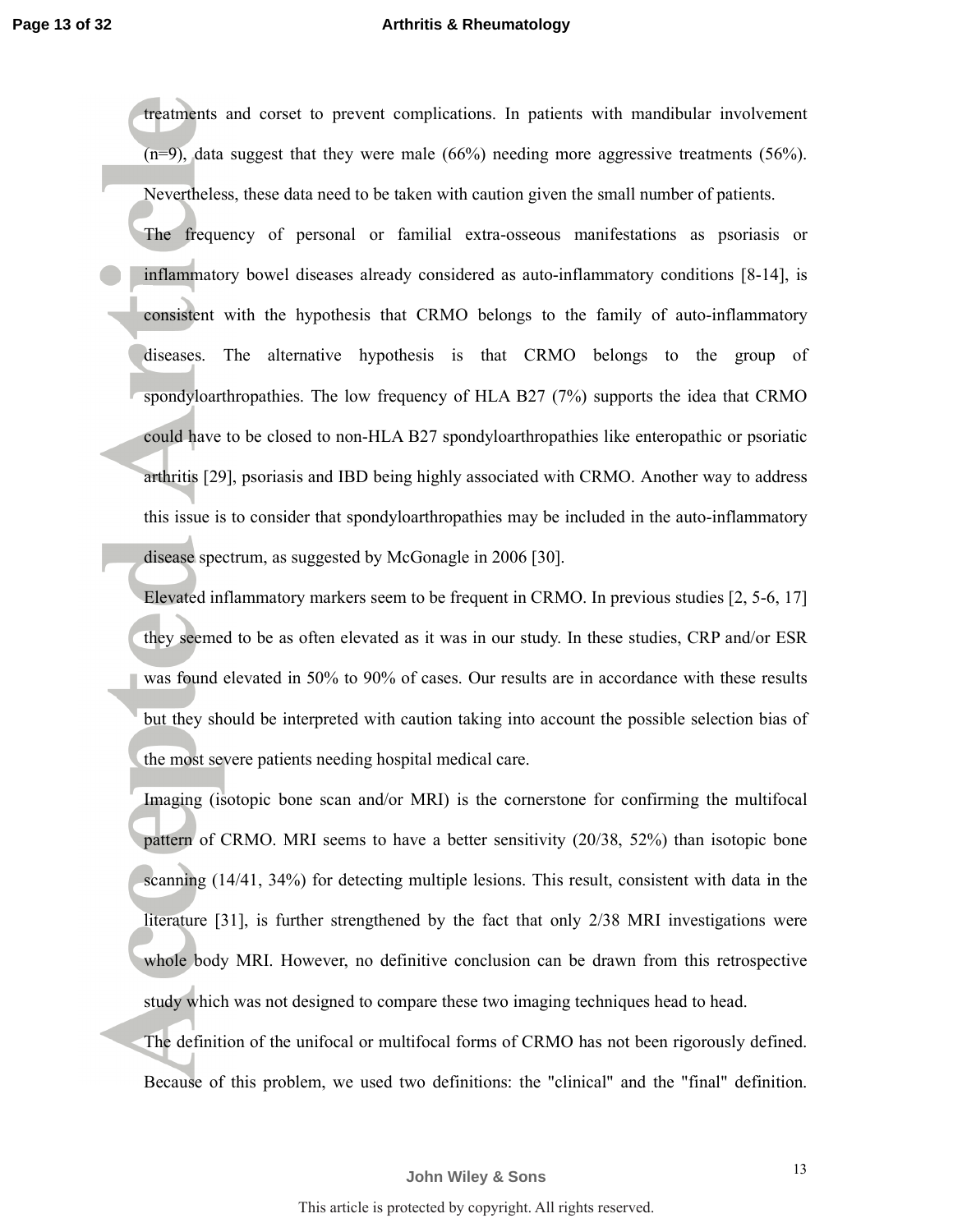Irrespective of the definition used, comparisons between unifocal and multifocal forms revealed three main differences between the two forms: CRP values were higher, the clavicle was less frequently involved and the use of anti-TNFα and/or bisphosphonates was more frequent in the multifocal group. The characteristics of patients with "final" unifocal form were: female gender with clavicle involvement and normal biological measures.

In our cohort, after a mean disease duration of 4 years, only 74/171 (43%) cases of CRMO were considered to be in clinical remission of which 40% were under treatment. Among CRMO patients with active disease at the last medical visit, 71% remained on therapy but some of them had discontinued treatment. Nevertheless, these results suggest that CRMO may have a poorer prognosis than previous described with more frequently active disease at follow-up [2-6]; note, however, that previous data are scarce and there is no validated or even consensual definition of remission. This argues for the need to identify homogeneous subtypes of CRMO and prognostic factors facilitating case management in order to improve outcomes. The cluster analysis (Table 4) showed three homogeneous sub-groups of patients with distinct prognosis and features. The first sub-group was correlated with the worst prognosis with only 22% of patients at the last medical visit despite the use of anti-TNF $\alpha$ and/or bisphosphonates in one third of patients. CRMO patients of this first sub-group were male with multifocal form and inflammatory syndrome at the beginning of the disease. At the opposite, females with unifocal form, especially clavicle involvement, with normal C-reactive protein had a better prognosis with remission in nearly 50%. These results were globally in accordance with Jansson study [5] that postulated three sub-groups of non bacterial osteitis based on the clinical evolution of patients: acute non-bacterial osteitis (ANBO) patients with complaints lasting not longer than 6 months and with at least one bone lesion, chronic nonbacterial osteitis (CNBO) patients with persistent complaints (without remissions) lasting longer than 6 months, and with at least one bone lesion and finally CRMO patients with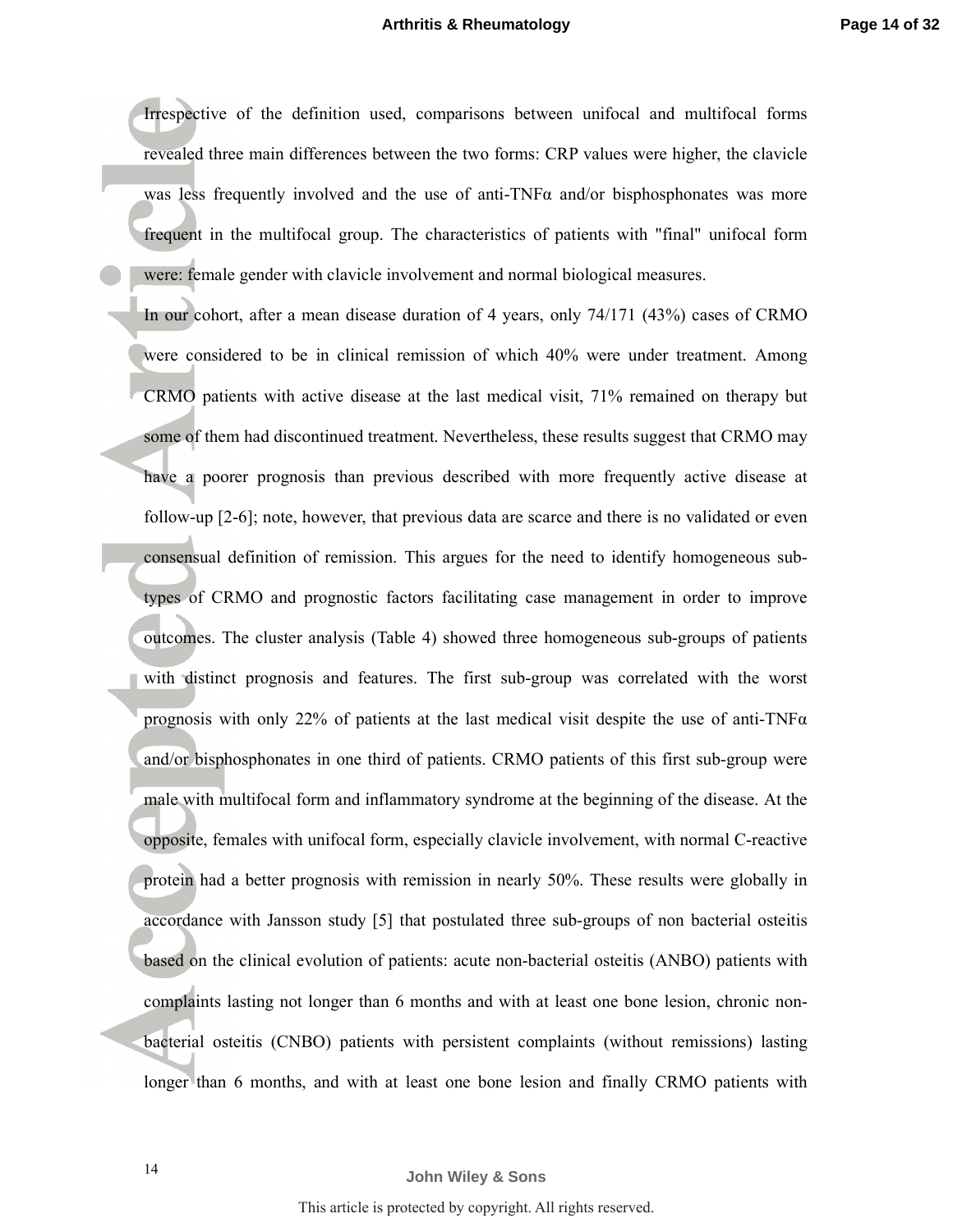multiple bone lesions, or one bone lesion plus palmoplantar pustulosis (PPP), and recurrent flares with remissions. The main difference between the two studies was the way to identify sub-groups: in our study, cluster analysis was performed based on patients' characteristics where as in Jansson study this was a postulate. Some features of sub-groups differ depending on the two studies: our results showed differences for gender, inflammatory syndrome and treatments. These differences allowed us to distinguish three homogeneous sub-groups with marked features and prognosis.

Another way to detect patients with poor prognosis is to consider patients who were unable to reach remission or those who needed the use of anti-TNFα and/or bisphosphonates. Results identified the following as poor prognostic factors: male gender, multifocal pattern at the onset and a late diagnosis. These observations highlight the importance of a better knowledge and the need to make the diagnosis early to improve the prognosis. The identification of these prognostic factors has to lead to improved management to prevent sequelae (25% in our study whatever the remission status) which have already been found to be associated with psychological consequences and depression [2, 3].

NSAIDs are undoubtedly the first-line treatment for CRMO and are highly effective, as previously reported [32, 33]. The wide diversity of second-line treatments used [2-6, 25, 34- 40] reflects the lack of standardisation concerning the treatment of CRMO, which is a consequence of the absence of controlled and randomised trials. Further studies are needed to evaluate possible treatment strategies.

Bone biopsies were performed more frequently in unifocal pattern  $(61\% \text{ vs } 81\%, \text{ p}=0.007)$ because of the necessity to rule out differential diagnoses as malignancy and infection. Although bone biopsies often remained necessary, some CRMO patients could avoid suffering this invasive investigation. To assess this idea, we applied the clinical score proposed by Jansson et al. [26] to our cohort with interesting results. Among the 110 interpretable cases,

**John Wiley & Sons**

15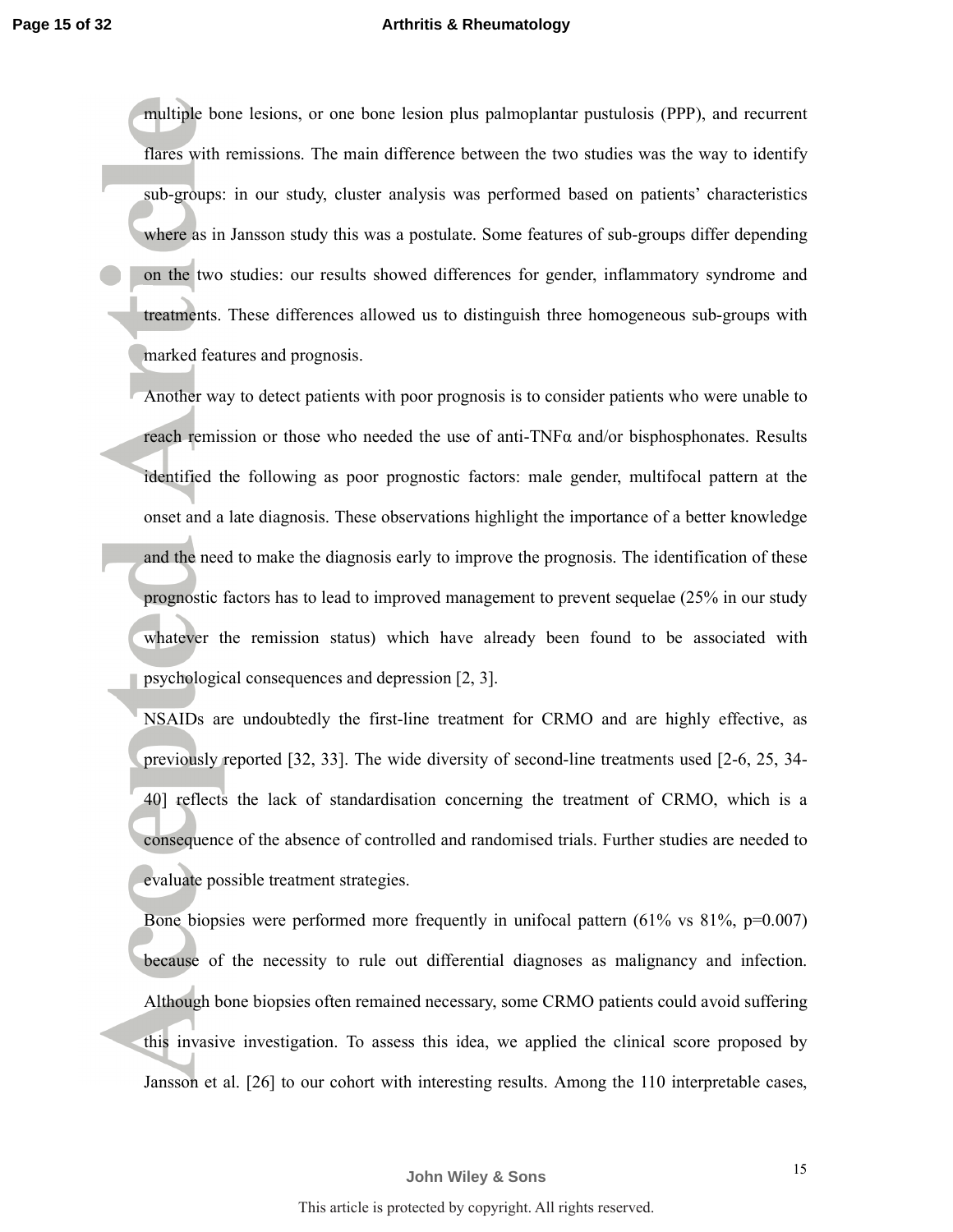bone biopsies would have been avoided for 27 patients. These results suggest that this clinical score may be useful in routine practice for the management of CRMO patients so as to avoid unnecessary invasive investigations.

Our study should be interpreted within its limitations: firstly, it is a retrospective study, and this implies missing data; however, except for data concerning the presence of HLA B27  $(n=86)$  and ANA  $(n=74)$ , the amount of missing data was not excessive, and did not have large consequences for the validity of our results. Our cohort is not a registry with the aim of being exhaustive. Patients recruited into this cohort were CRMO patients followed in tertiary hospital centres and more severe cases may therefore have been over-represented. However, it is probably this particular sub-group of patients that is at greatest need of adapted management and treatments.

The specific strengths of our study include: i) the identification of homogeneous sub-groups of CRMO patients with distinct prognosis by cluster analysis, ii) the collection of data at two periods which allowed the analysis of the characteristics leading to the diagnosis and the prognostic factors in CRMO, iii) the 4-year follow-up ensures that misdiagnoses were eliminated, iv) the large number of CRMO patients argues for the validity of our results and v) finally, the systematic collection of imaging and clinical evolution findings confirmed that CRMO is, in a large majority of cases, a multifocal disease.

### **Conclusion**

In this large French cohort of CRMO patients, the sub-group of male patients with initial multifocal form and inflammatory syndrome was associated with more severe phenotype and prognosis. Our results also suggest that the clinical course and imaging investigations, especially MRI, are essential to confirm the multifocal pattern of osteitis even in cases that are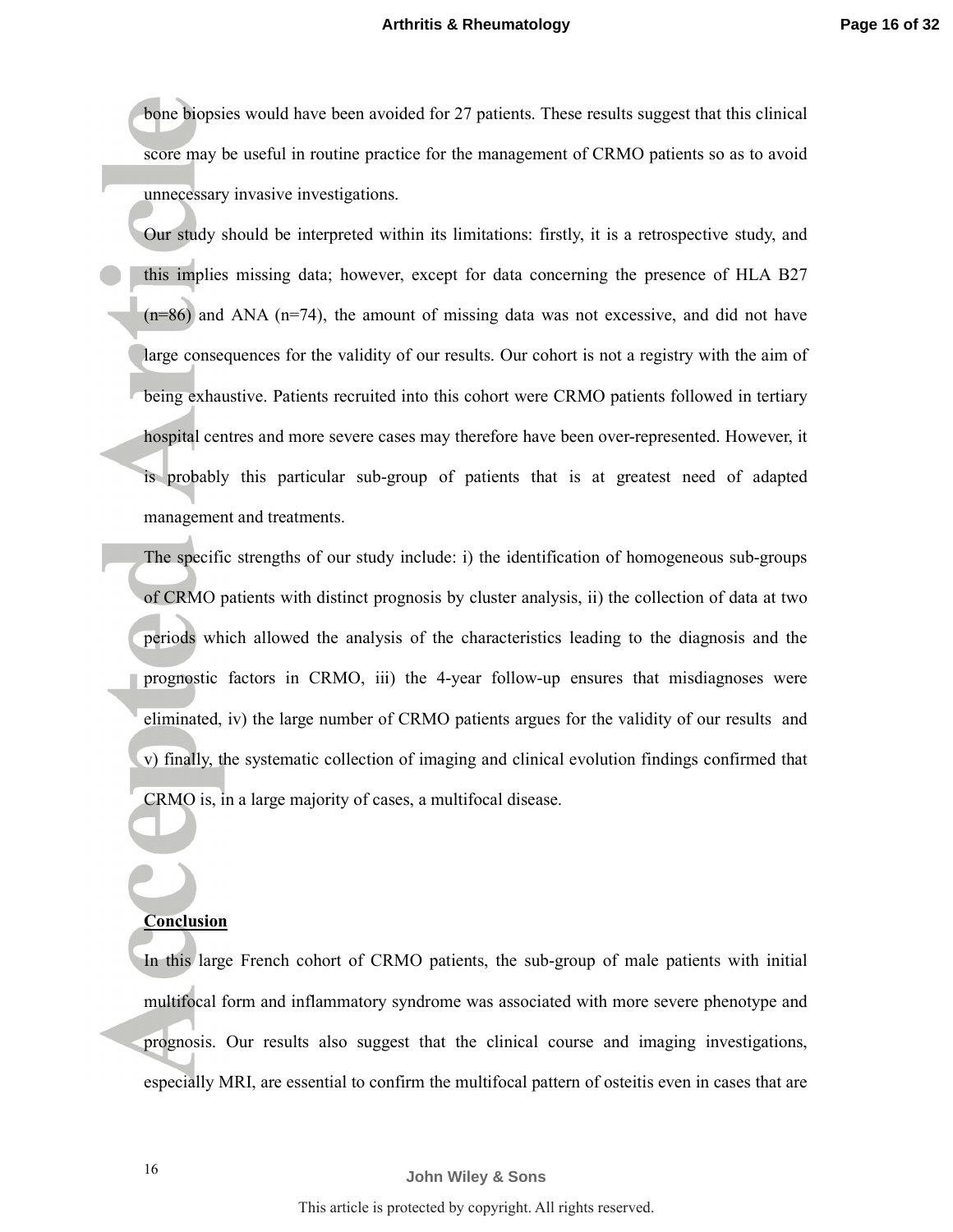initially, apparently, unifocal. In addition to imaging alone, the clinical CNO score may be useful for avoiding invasive bone biopsies. Although NSAIDs remain the main first-line treatment with efficacy, further studies about treatment strategies taking into account the different phenotypes are warranted.

Accel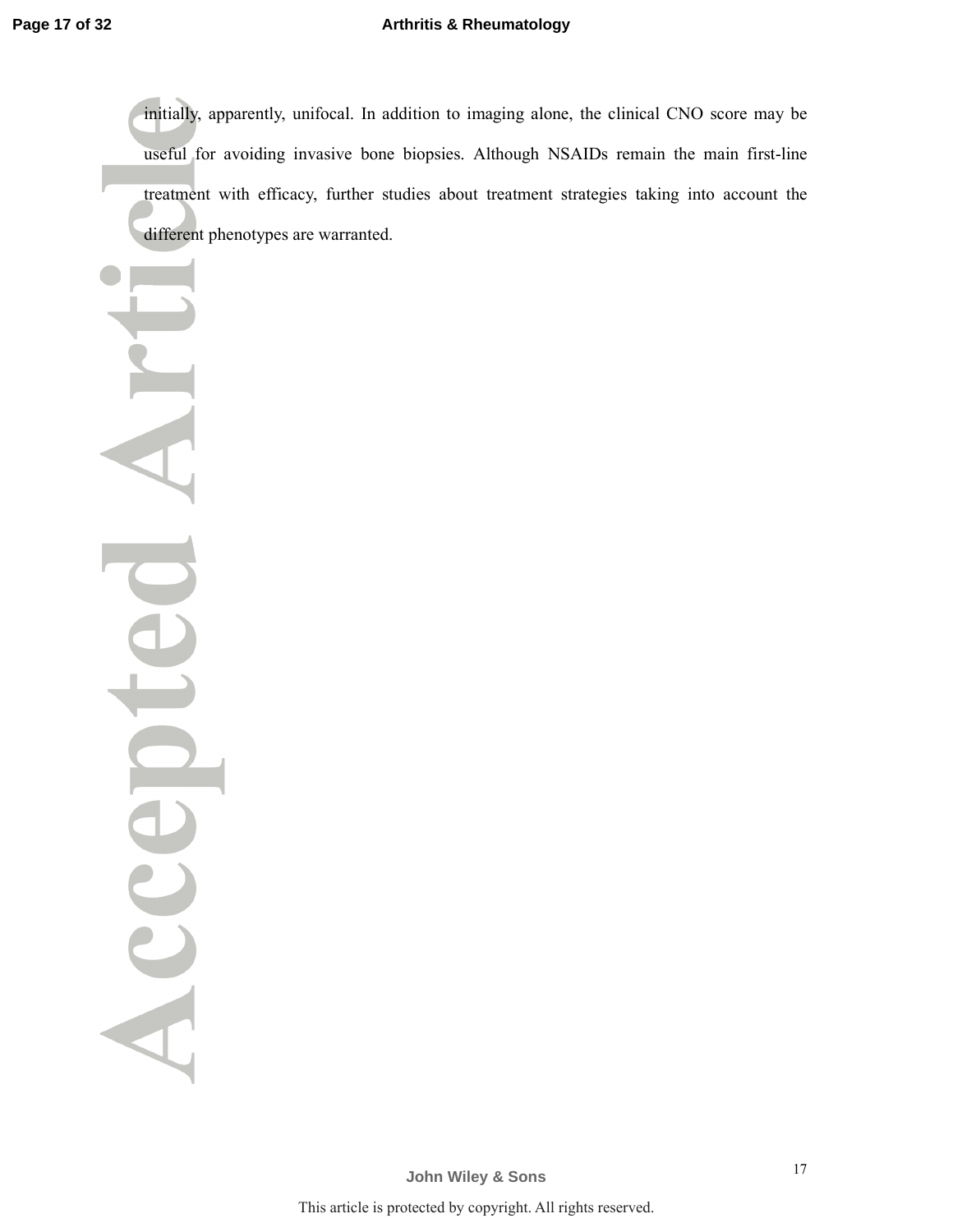# **Acknowmedgements**

This work was funded by *Société Francophone dédiée à l'étude des maladies inflammatoires* 

*pédiatriques*.

The authors declare no competing interest.

18

Acce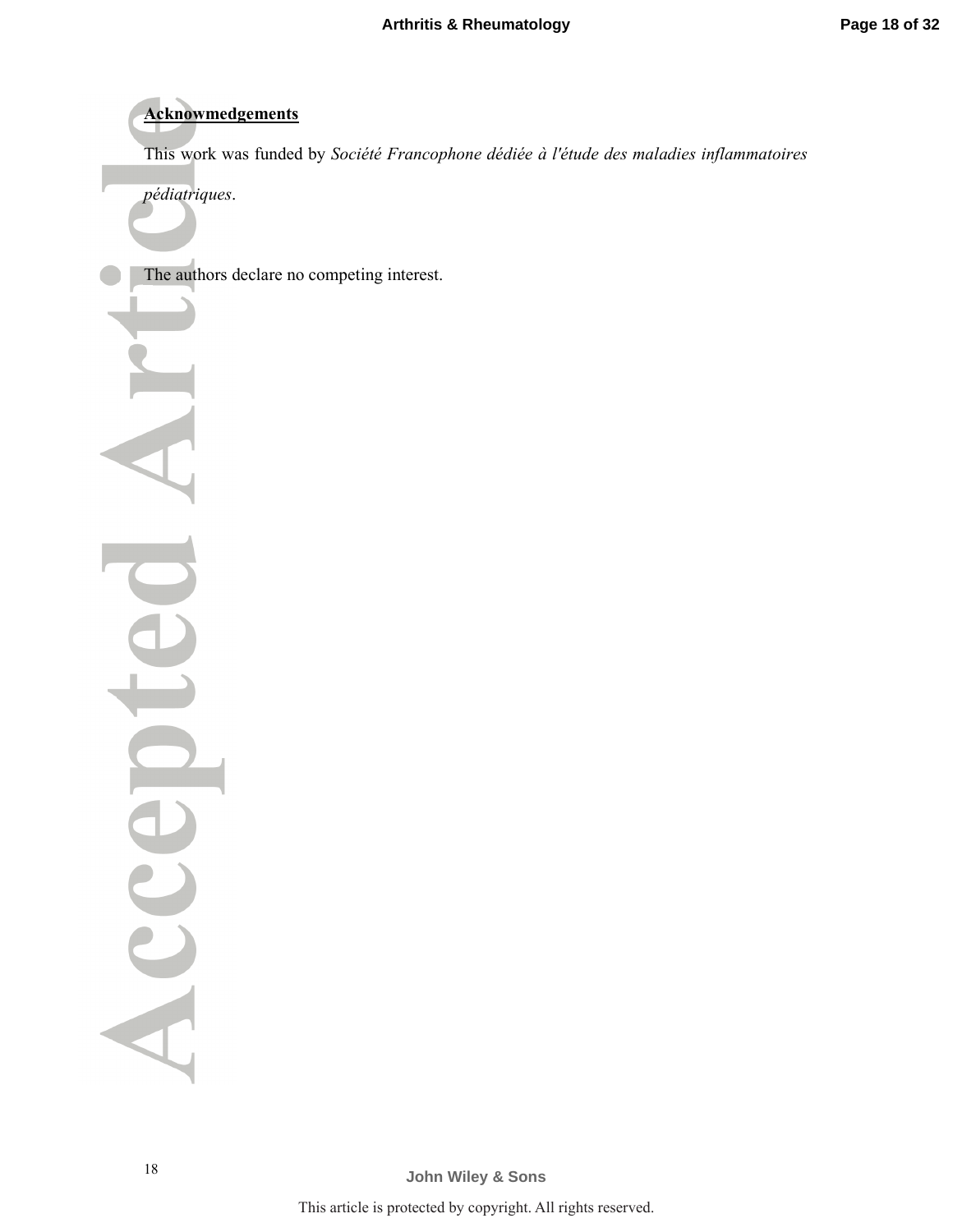# **References**

[1] Giedion A, Holthusen W, Masel LF, et al. Subacute and chronic "symmetrical" osteomyelitis. Ann Radiol (Paris) 1972;15:329-42.

[2] Catalano-Pons C, Comte A, Wipff J, et al. Clinical outcome in children with chronic recurrent multifocal osteomyelitis. Rheumatology (Oxford) 2008;47:1397-9.

[3] Huber AM, Lam PY, Duffy CM, et al. Chronic recurrent multifocal osteomyelitis: clinical outcomes after more than five years of follow-up. J Pediatr 2002;141:198-203.

[4] Coinde E, David L, Cottalorda J, et al. [Chronic recurrent multifocal osteomyelitis in children: report of 17 cases]. Arch Pediatr 2001;8:577-83.

[5] Jansson A, Renner ED, Ramser J, et al. Classification of non-bacterial osteitis: retrospective study of clinical, immunological and genetic aspects in 89 patients. Rheumatology (Oxford) 2007;46:154-60.

[6] Beretta-Piccoli BC, Sauvain MJ, Gal I, et al. Synovitis, acne, pustulosis, hyperostosis, osteitis (SAPHO) syndrome in childhood: a report of ten cases and review of the literature. Eur J Pediatr 2000;159:594-601.

[7] Vittecoq O, Said LA, Michot C, et al. Evolution of chronic recurrent multifocal osteitis toward spondylarthropathy over the long term. Arthritis Rheum 2000;43:109-19.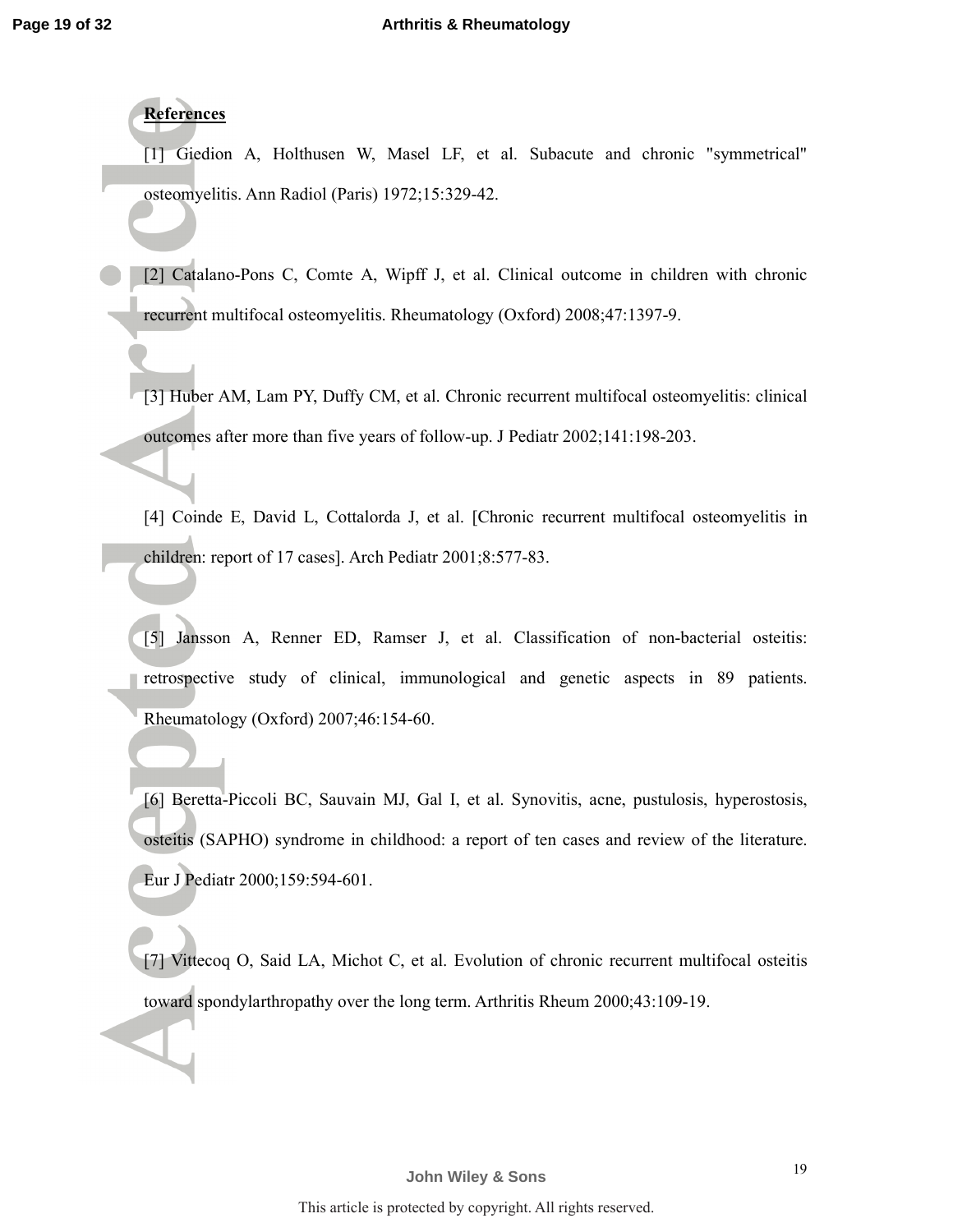[8] Bognar M, Blake W, and Agudelo C. Chronic recurrent multifocal osteomyelitis associated with Crohn's disease. Am J Med Sci 1998;315:133-5.

[9] Bousvaros A, Marcon M, Treem W, et al. Chronic recurrent multifocal osteomyelitis associated with chronic inflammatory bowel disease in children. Dig Dis Sci 1999;44:2500-7.

[10] Carpenter E, Jackson MA, Friesen CA, et al. Crohn's-associated chronic recurrent multifocal osteomyelitis responsive to infliximab. J Pediatr 2004;144:541-4.

[11] Schilling F and Marker-Hermann E. Chronic recurrent multifocal osteomyelitis in association with chronic inflammatory bowel disease: entheropathic CRMO. Z Rheumatol 2003;62:527-38.

[12] Nault P, Lassonde M, and St-Antoine P. Acne fulminans with osteolytic lesions. Arch Dermatol 1985;121:662-4.

[13] Majeed HA, Kalaawi M, Mohanty D, et al. Congenital dyserythropoietic anemia and chronic recurrent multifocal osteomyelitis in three related children and the association with Sweet syndrome in two siblings. J Pediatr 1989;115:730-4.

[14] Tlougan BE, Podjasek JO, O'Haver J, et al. Chronic recurrent multifocal osteomyelitis (CRMO) and synovitis, acne, pustulosis, hyperostosis, and osteitis (SAPHO) syndrome with associated neutrophilic dermatoses: a report of seven cases and review of the literature. Pediatr Dermatol 2009;26:497-505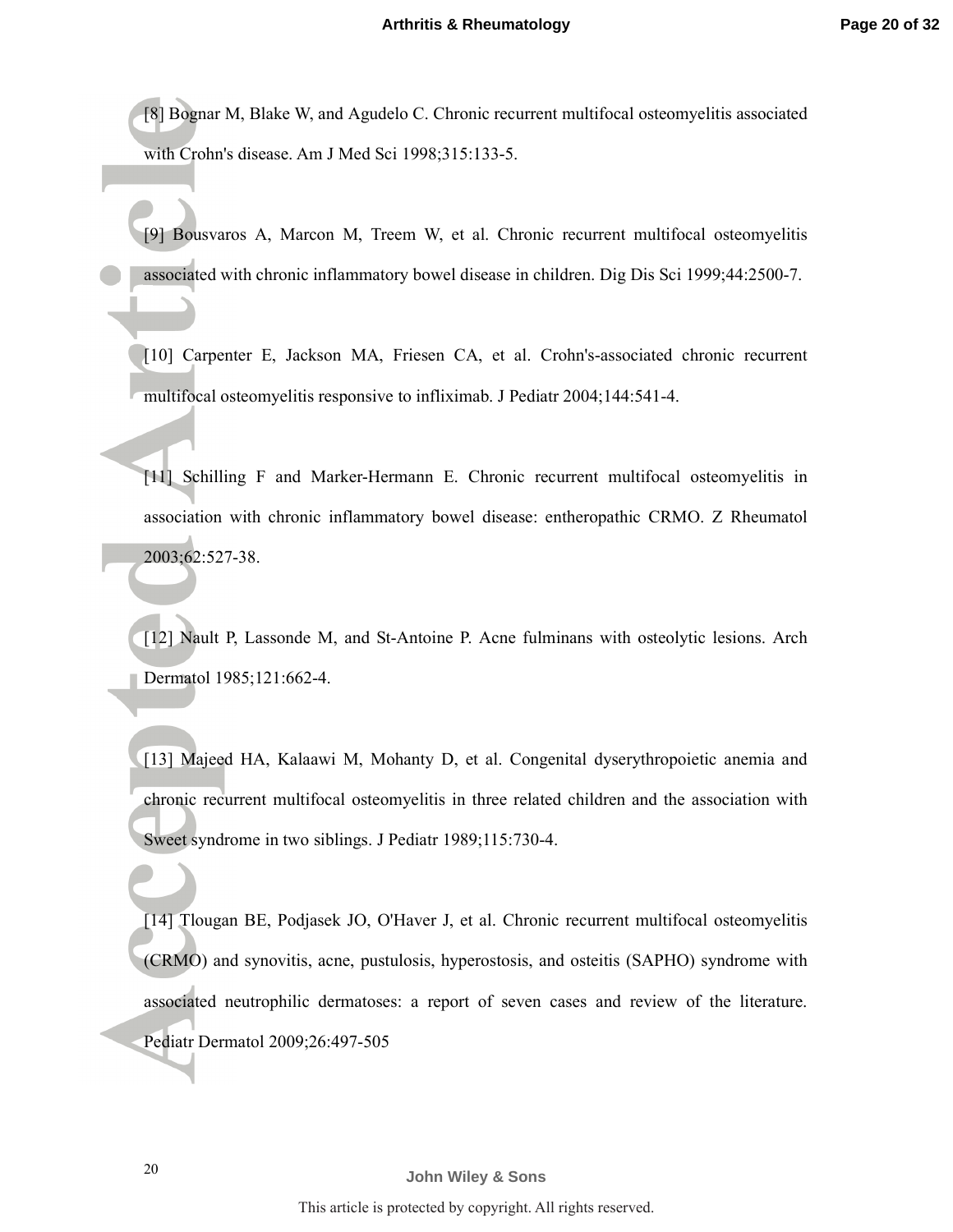[15] Jurik AG, Helmig O, Ternowitz T, et al. Chronic recurrent multifocal osteomyelitis: a follow-up study. J Pediatr Orthop 1988;8:49-58.

[16] Khanna G, Sato TS, and Ferguson P. Imaging of chronic recurrent multifocal osteomyelitis. Radiographics 2009;29:1159-77.

[17] Gikas PD, Islam L, Aston W, et al. Nonbacterial osteitis: a clinical, histopathological, and imaging study with a proposal for protocol-based management of patients with this diagnosis. J Orthop Sci 2009;14:505-16.

[18] Golla A, Jansson A, Ramser J, et al. Chronic recurrent multifocal osteomyelitis (CRMO): evidence for a susceptibility gene located on chromosome 18q21.3-18q22. Eur J Hum Genet 2002;10:217-21.

[19] Byrd L, Grossmann M, Potter M, et al. Chronic multifocal osteomyelitis, a new recessive mutation on chromosome 18 of the mouse. Genomics 1991;11:794-8.

[20] Hentunen TA, Choi SJ, Boyce BF, et al. A murine model of inflammatory bone disease. Bone 2000;26:183-8.

[21] Ferguson PJ, Bing X, Vasef MA, et al. A missense mutation in pstpip2 is associated with the murine autoinflammatory disorder chronic multifocal osteomyelitis. Bone 2006;38:41-7.

[22] Grosse J, Chitu V, Marquardt A, et al. Mutation of mouse Mayp/Pstpip2 causes a macrophage autoinflammatory disease. Blood 2006;107:3350-8.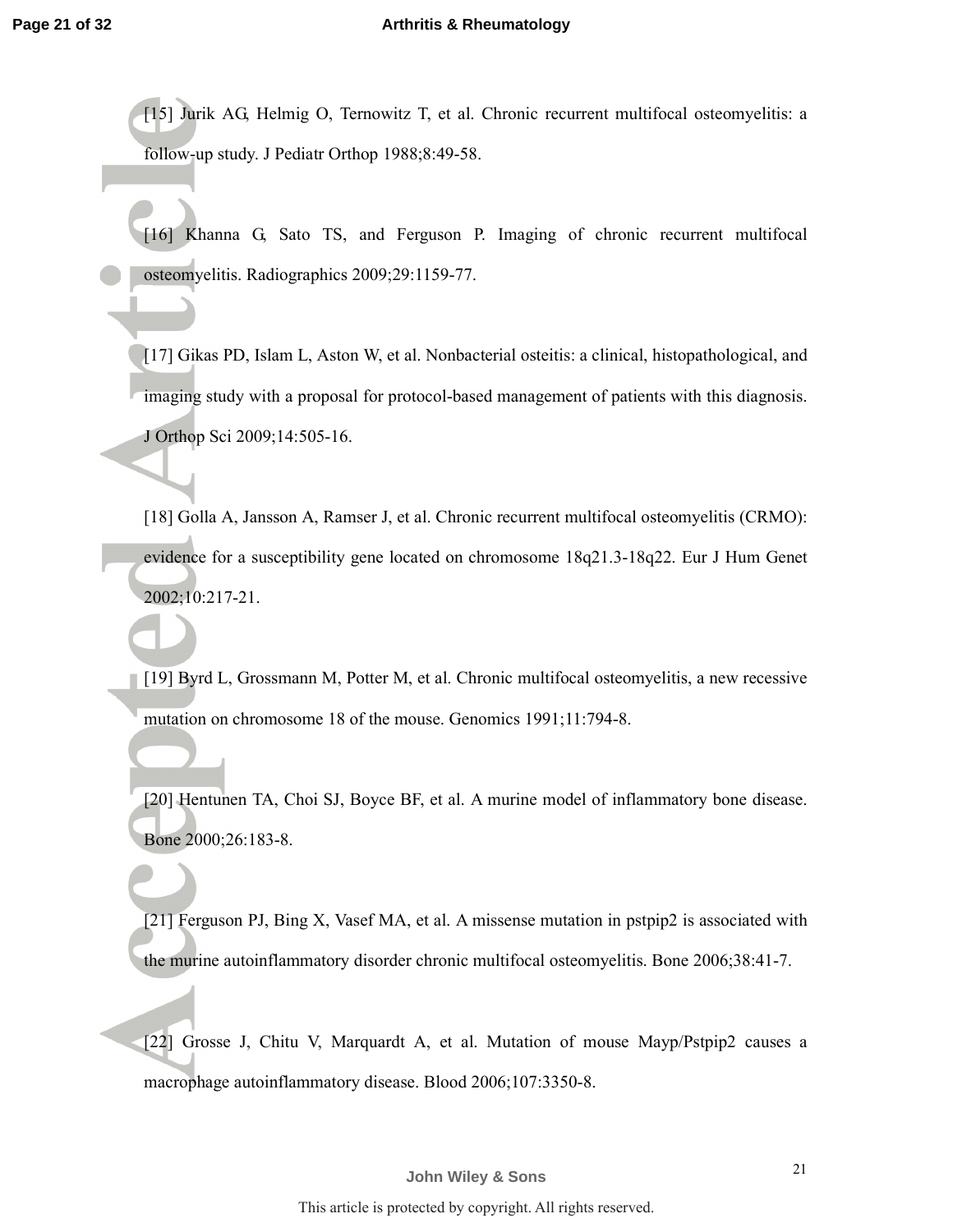[23] Sigrun R. Hofmann,1 Angela Roesen-Wolff,1 Gabriele Hahn,2 and Christian M. Hedrich. Update: Cytokine Dysregulation in Chronic Nonbacterial Osteomyelitis (CNO). International Journal of Rheumatology 2012:1-7

[24] Ferguson PJ, Chen S, Tayeh MK, et al. Homozygous mutations in LPIN2 are responsible for the syndrome of chronic recurrent multifocal osteomyelitis and congenital dyserythropoietic anaemia (Majeed syndrome). J Med Genet 2005;42:551-7.

[25] Eleftheriou D1, Gerschman T, Sebire N, et al. Biologic therapy in refractory chronic non-bacterial osteomyelitis of childhood. Rheumatology 2010;49:1505-1512

[26] Jansson AF, Muller TH, Gliera L, et al. Clinical score for nonbacterial osteitis in children and adults. Arthritis Rheum 2009;60:1152-9.

[27] Mandell GA, Contreras SJ, Conard K, et al. Bone scintigraphy in the detection of chronic recurrent multifocal osteomyelitis. J Nucl Med 1998;39:1778–1783

[28] Carr AJ, Cole WG, Roberton DM, et al. J Bone Joint Surg (Br) 1993;75:582-9l.

[29] Dougados M, Baeten D. Spondyloarthritis. Lancet 2011;377:2127-37

[30] McGonagle D and McDermott MF. A proposed classification of the immunological diseases. PLoS Med 2006;3:e297.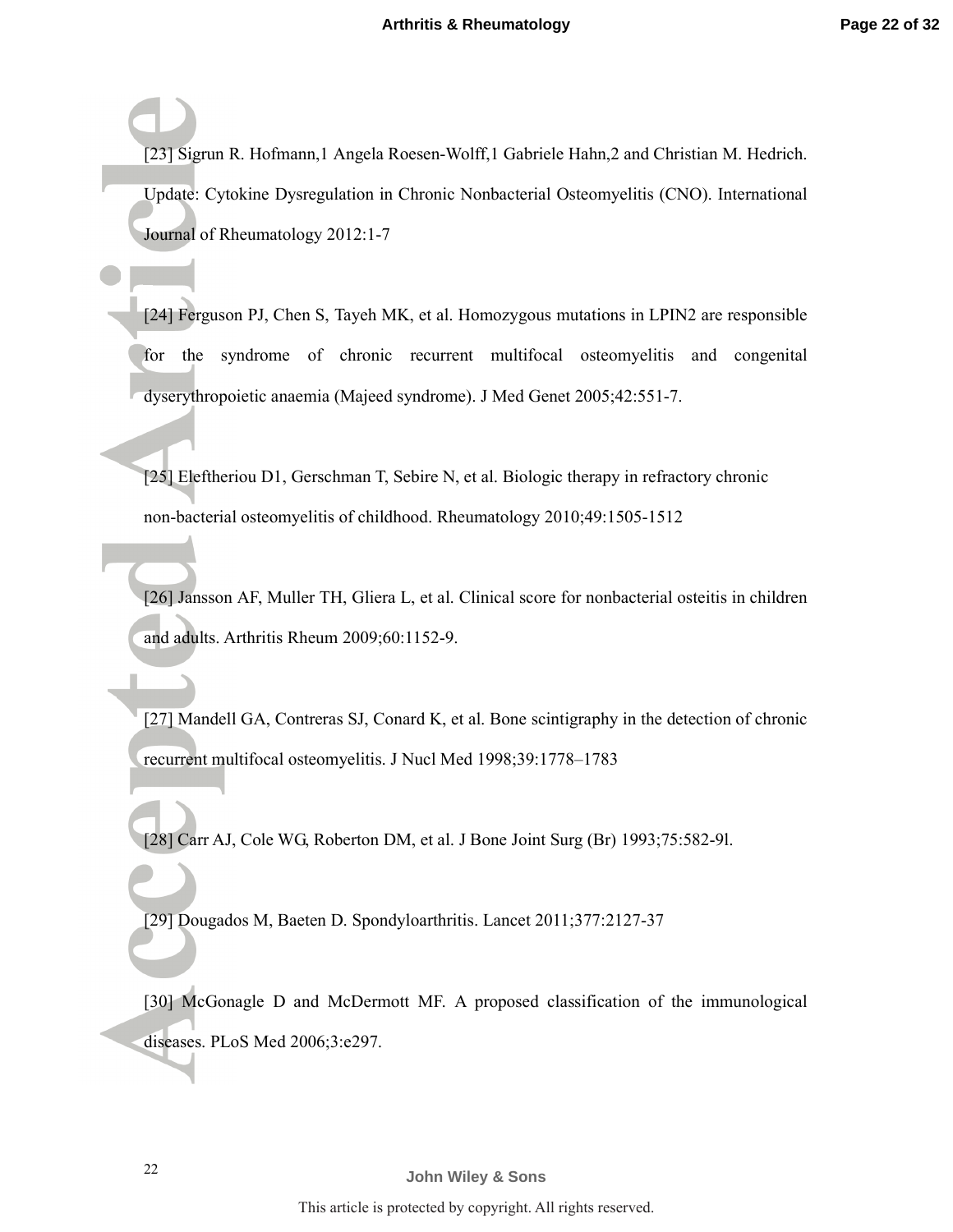[31] Morbach H, Schneider P, Schwarz T, Hofmann C, Raab P, Neubauer H, et al. Comparison of magnetic resonance imaging and 99mTechnetium-labelled methylene diphosphonate bone scintigraphy in the initial assessment of chronic non-bacterial osteomyelitis of childhood and adolescents. Clin Exp Rheumatol. 2012 Jul-Aug;30(4):578-82

[32] Abril JC and Ramirez A. Successful treatment of chronic recurrent multifocal osteomyelitis with indomethacin: a preliminary report of five cases. J Pediatr Orthop 2007;27:587-91.

[33] Girschick HJ, Zimmer C, Klaus G, Darge K, Dick A, Morbach H. Chronic recurrent multifocal osteomyelitis: what is it and how should it be treated? Nat Clin Pract Rheumatol. 2007 Dec;3(12):733-8

[34] Kerrison C, Davidson JE, Cleary AG, et al. Pamidronate in the treatment of childhood SAPHO syndrome. Rheumatology (Oxford) 2004;43:1246-51.

[35] Gleeson H, Wiltshire E, Briody J, et al. Childhood chronic recurrent multifocal osteomyelitis: pamidronate therapy decreases pain and improves vertebral shape. J Rheumatol 2008;35:707-12.

[36] Miettunen PM, Wei X, Kaura D, et al. Dramatic pain relief and resolution of bone inflammation following pamidronate in 9 pediatric patients with persistent chronic recurrent multifocal osteomyelitis (CRMO). Pediatr Rheumatol J 2009;7:2.

23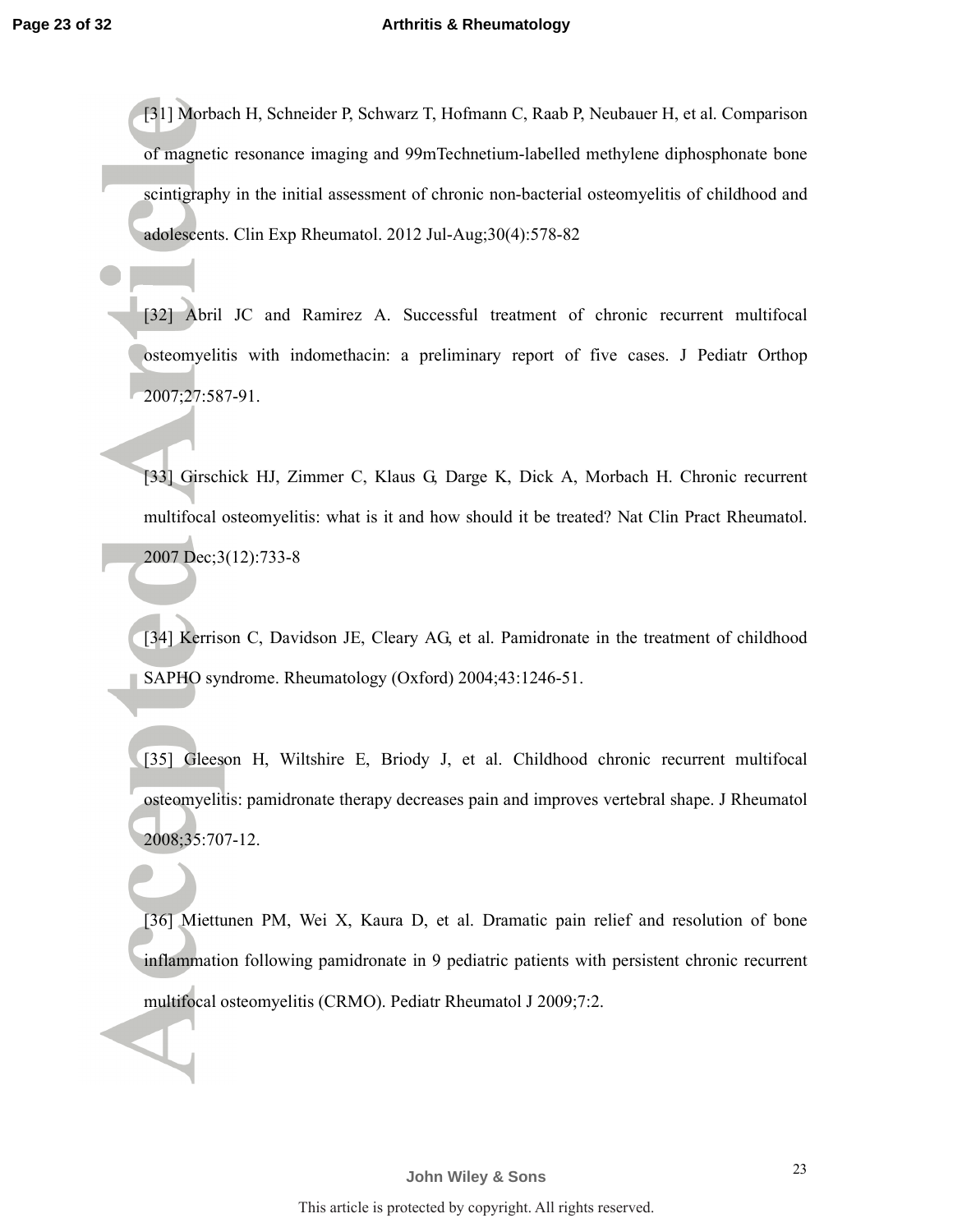[37] De Cunto A, Maschio M, Lepore L, et al. A case of chronic recurrent multifocal osteomyelitis successfully treated with neridronate. J Pediatr 2009;154:154-5.

[38] Papapoulos SE and Cremers SC. Prolonged bisphosphonate release after treatment in children. N Engl J Med 2007;356:1075-6.

[39] Deutschmann A, Mache CJ, Bodo K, et al. Successful treatment of chronic recurrent multifocal osteomyelitis with tumor necrosis factor-alpha blockage. Pediatrics 2005;116:1231-3.

[40] Marangoni RG and Halpern AS. Chronic recurrent multifocal osteomyelitis primarily affecting the spine treated with anti-TNF therapy. Spine (Phila Pa 1976) 35:E253-6.

Accel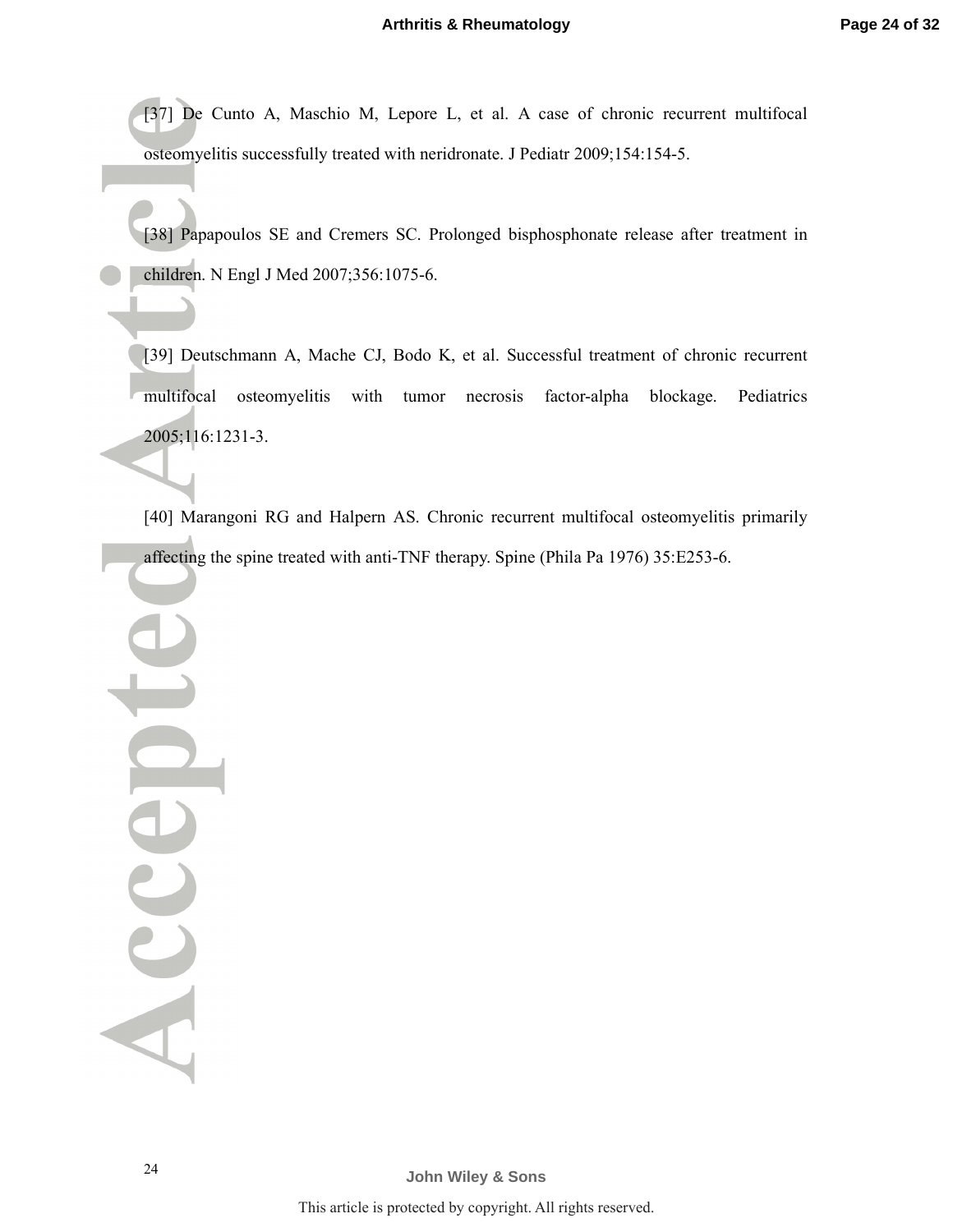**Table 1:** Optimal multivariable logistic regression model for calculating the clinical score for a diagnosis of nonbacterial osteitis

| <b>Risk factor</b>                      | <b>Logistic regression</b> | $\mathbf{p}$ | <b>Score coefficient</b> |  |
|-----------------------------------------|----------------------------|--------------|--------------------------|--|
|                                         | coefficient                |              |                          |  |
| Normal blood cells count                | 4.4                        | 0.002        | 13                       |  |
| <b>Symmetric lesions</b>                | 3.4                        | 0.018        | 10                       |  |
| Lesions with marginal sclerosis         | 3.29                       | < 0.001      | 10                       |  |
| Normal body temperature                 | 3.01                       | 0.011        | 9                        |  |
| Vertebral, Sternal or Clavicular lesion | 2.63                       | 0.002        | 8                        |  |
| Radiologically proven lesions $\geq 2$  | 2.39                       | 0.001        | 7                        |  |
| $CRP \geq 1mg/dl$                       | 1.93                       | 0.005        | 6                        |  |
| <b>Total clinical score</b>             |                            |              | 63                       |  |

 $*$  Risk factors were included if the regression coefficient was statistically significant ( $P < 0.05$ ). Score coefficients are the scaled coefficients of the logistic regression values and represent the score compon ent for each risk factor. If the individual does not have the specific risk factor, his or her contribution t o the total clinical score for that characteristic is zero. The total clinical score is the sum of score coeffi cients not equal to zero, with a range of  $0-63$ . OR = odds ratio; CRP = C-reactive protein. This table is adapted from the following article: "*Annette F. Jansson, Thomas H. Muller, Leonhard Gliera, et al. Cl inical Score for Nonbacterial Osteitis in Children and Adults. Arthritis Rheum 2009;60:1152-1159"*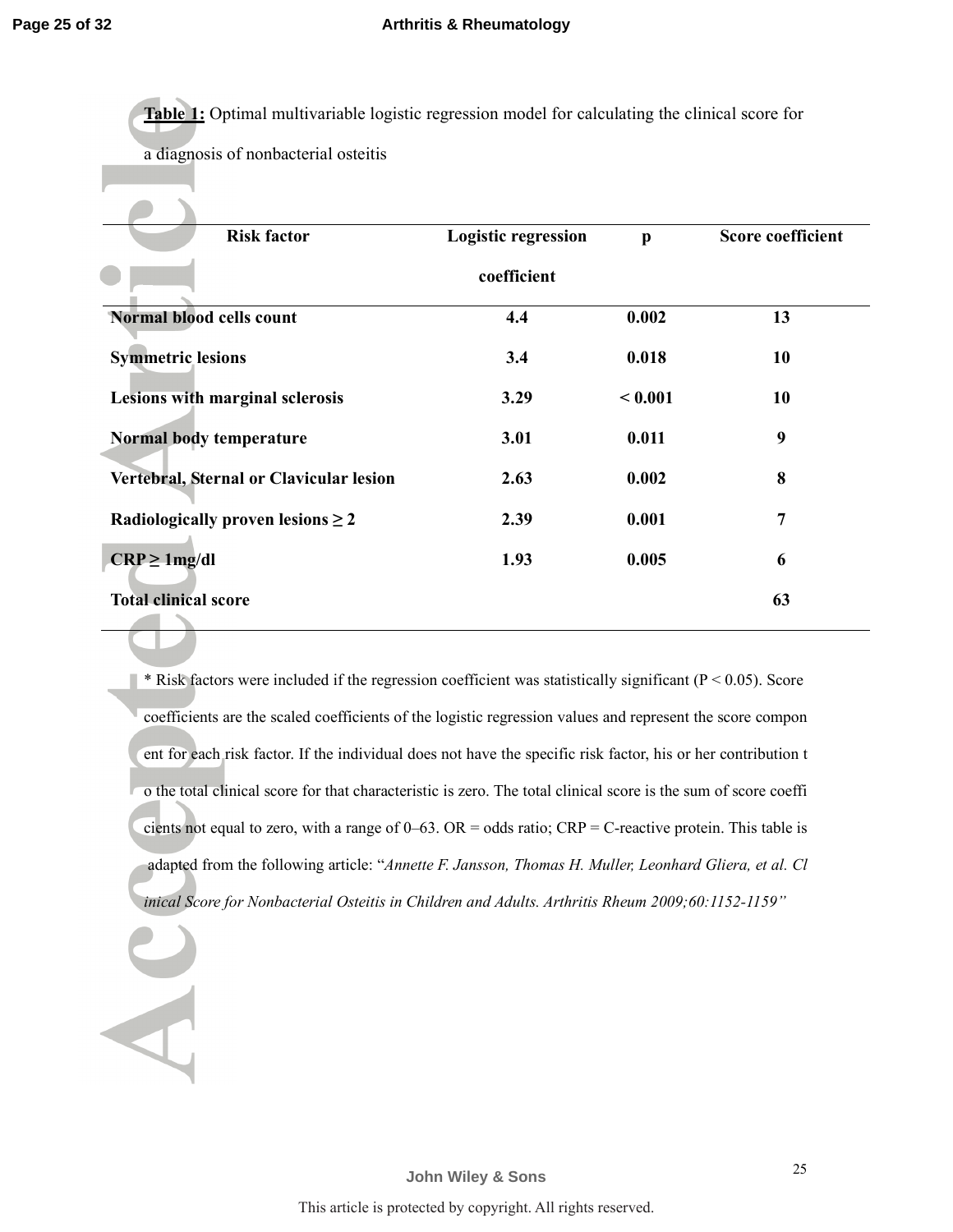**Table 2:** Initial characteristics of CRMO patients (n=178)

| n(%)                                                      | <b>French national CRMO cohort</b> |  |  |
|-----------------------------------------------------------|------------------------------------|--|--|
|                                                           | $(n=178)$                          |  |  |
| Age (mean±SD)                                             | $16.4 + 4.7$                       |  |  |
| Sex (F/M)                                                 | 123/55                             |  |  |
| Age at onset of symptoms (years; mean±SD)                 | $9.8 \pm 3$                        |  |  |
| Age at diagnosis (years; mean±SD)                         | $10.9 \pm 2.9$                     |  |  |
| Delay before diagnosis (months; mean±SD)                  | $17.3 \pm 24.8$                    |  |  |
| Nb of clinical localisations per patient (mean $\pm SD$ ) | $2.7 \pm 1.8$                      |  |  |
| <b>Clinical unifocal form</b>                             | 54/178 (30%)                       |  |  |
| <b>Local inflammatory aspect</b>                          | 77/178 (43%)                       |  |  |
| <b>Arthritis</b>                                          | 20/178 (11%)                       |  |  |
| <b>Fever</b>                                              | 36/178 (20%)                       |  |  |
| <b>Extra-osseous involvement</b>                          | 21/178 (12%)                       |  |  |
| <b>Family history</b>                                     | 51/159 (29%)                       |  |  |
| <b>Inflammatory syndrome</b>                              | 119/178 (67%)                      |  |  |
| <b>HLA B27</b>                                            | 6/86(7%)                           |  |  |
| <b>ANA</b>                                                | 9/74(12%)                          |  |  |
| Nb of radiological lesions per patient (mean $\pm SD$ )   | $3.5 \pm 2.9$                      |  |  |
| - Radiographs                                             | $1\pm0.9$                          |  |  |
| - Isotopic bone scan                                      | $2.5 \pm 1.7$                      |  |  |
| - MRI                                                     | $3.1 \pm 3.3$                      |  |  |

F: Female; M: Male; SD: Standard Deviation; Nb: Number; MRI: Magnetic Resonance

Imaging; ANA: antinuclear antibodies; HLA : Human Leucocytes Antigen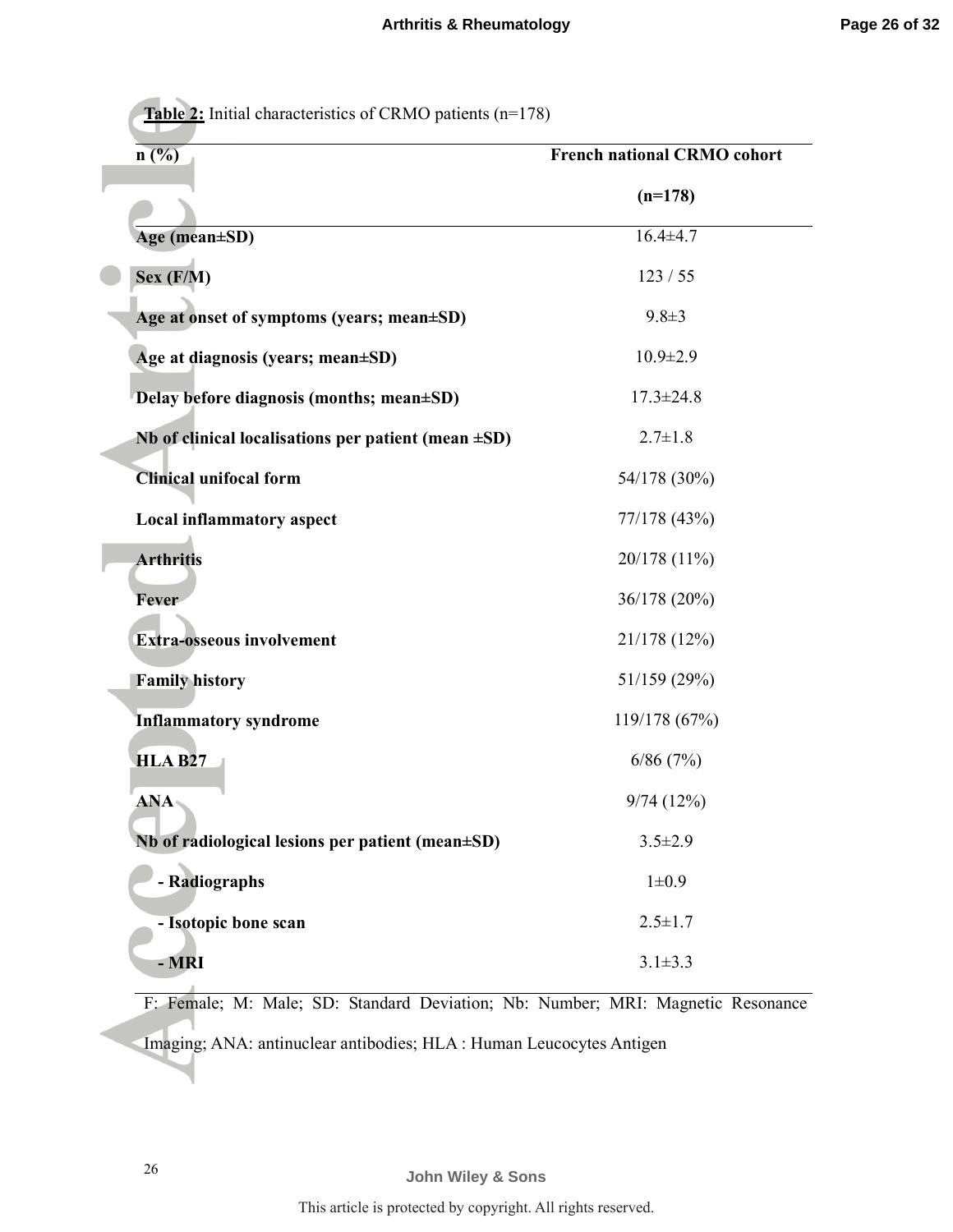Local inflammatory aspect corresponded to the presence of tumefaction and/or heat and/or

redness

Acce

**John Wiley & Sons**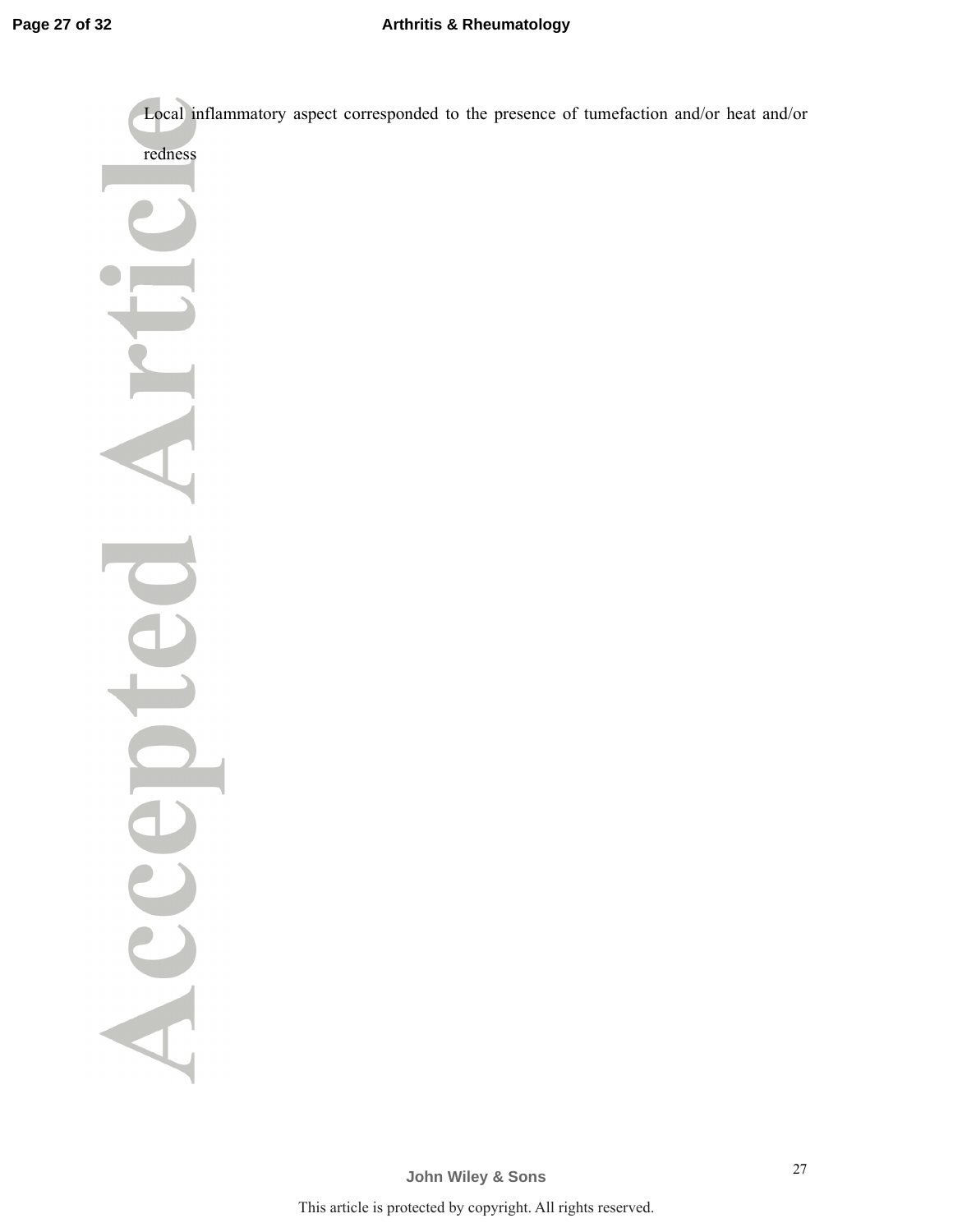| $n$ (%)                                  | <b>Patient without</b> | <b>Patients with</b> | $\mathbf{p}$                 | $p^*$                                   |
|------------------------------------------|------------------------|----------------------|------------------------------|-----------------------------------------|
|                                          | remission $(n=97)$     | remission $(n=74)$   |                              |                                         |
| Age                                      | $17 + 4.4$             | $15.6 \pm 4.8$       | 0.9                          |                                         |
| Sex (F/M)                                | 60/37                  | 56/18                | $p=0.06$ OR=1.9 [0.98-3.7]   |                                         |
| Age at onset (years)                     | $9.6 \pm 3.2$          | $9.9 \pm 2.6$        | 0.5                          |                                         |
| Age at diagnosis (years)                 | $11.3 \pm 3.1$         | $10.6 \pm 2.5$       | 0.1                          |                                         |
| Delay before diagnosis (months)          | $22.2 \pm 30.6$        | $11.7 \pm 13.5$      | $p=0.003$                    | $p=0.04$ OR = 0.98 [0.97-0.99]          |
| <b>Clinical multifocal form</b>          | 70/97 (72%)            | 50/74 (68%)          | 0.5                          |                                         |
| <b>Local inflammatory aspect</b>         | 45/96 (47%)            | 28/70 (40%)          | 0.5                          |                                         |
| <b>Inflammatory syndrome</b>             | 65/93 (70%)            | 50/68 (73%)          | 0.6                          |                                         |
| <b>Extra-osseous involvement</b>         | 9/96(9%)               | 12/73(16%)           | 0.2                          |                                         |
| Nb of radiological lesions per patient   | $4.7 \pm 3.2$          | $4.8 + 4.6$          | 0.9                          |                                         |
| <b>Biopsies</b>                          | 69/97 (71%)            | 46/74 (62%)          | 0.2                          |                                         |
| <b>Bisphosphonates</b>                   | 12/97(12%)             | 5/74(7%)             | 0.2                          |                                         |
| Anti-TNFa                                | 12/97(12%)             | 1/74(1%)             | $p=0.007$ OR=10.3 [1.3-81.2] |                                         |
| <b>Bisphosphonates and/or biotherapy</b> | 18/97                  | 6/74                 | $p=0.05$ OR= 1.3 [0.97-6.9]  | $p=0.03 \text{ OR } = 0.11 [0.01-0.85]$ |
| Sequelae                                 | 27/97 (28%)            | 17/74(23%)           | 0.4                          |                                         |

| <b>Table 3:</b> Comparison between CRMO patients with and without remission at the last medical visit |  |  |  |
|-------------------------------------------------------------------------------------------------------|--|--|--|
|-------------------------------------------------------------------------------------------------------|--|--|--|

F: Female; M: Male; TNFα : tumor necrosis factor alpha; Nb : Number

p\* is p value using a multivariate stepwise logistic regression analysis

Local inflammatory aspect corresponded to the presence of tumefaction and/or heat and/or redness

28

**John Wiley & Sons**

This article is protected by copyright. All rights reserved.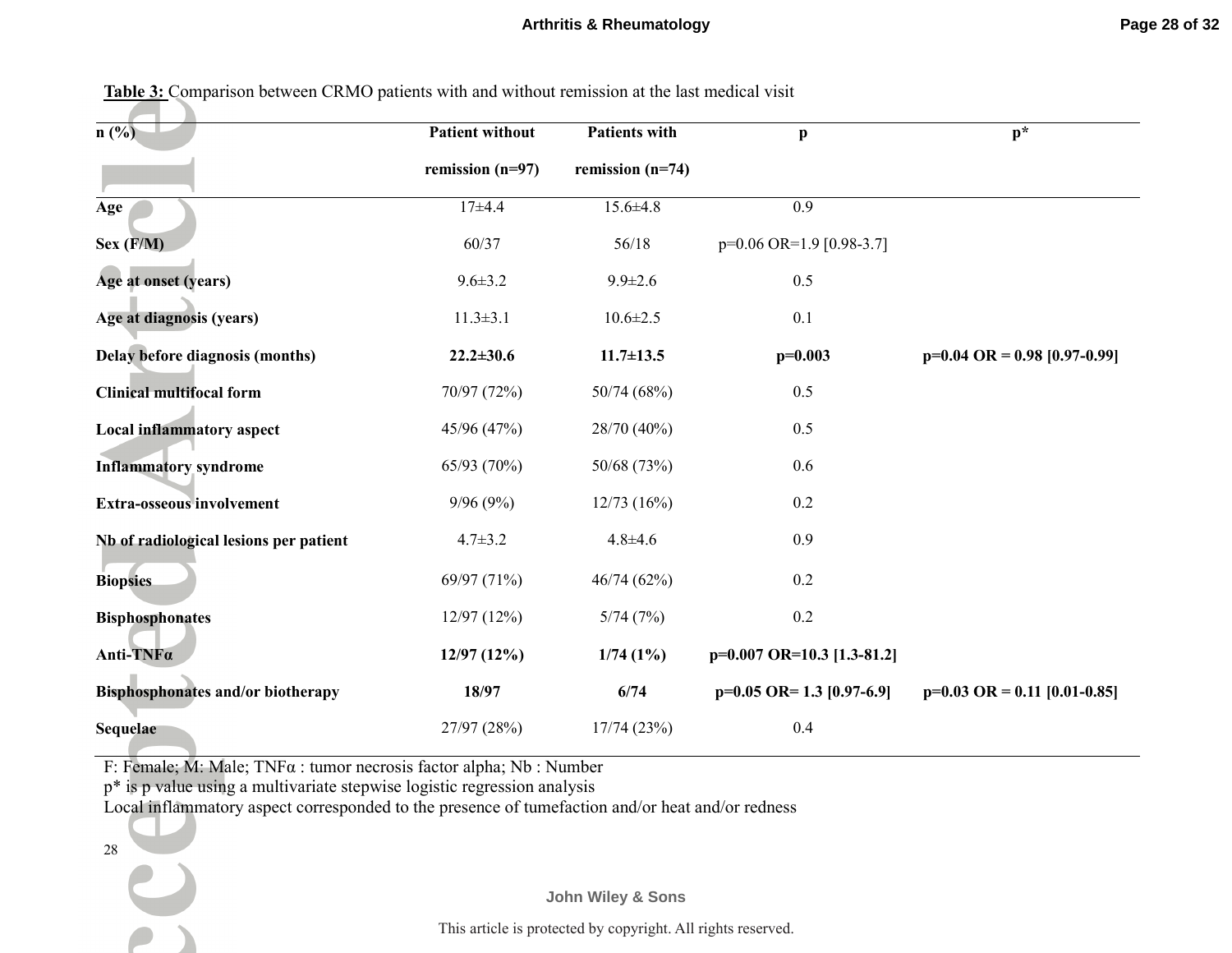| Table 4: Cluster analysis: three distinct sub-groups of patients with CRMO |                              |                                            |                                      |               |
|----------------------------------------------------------------------------|------------------------------|--------------------------------------------|--------------------------------------|---------------|
|                                                                            | Light<br>phenotype<br>$n=56$ | <b>Intermediate</b><br>phenotype<br>$n=86$ | <b>Severe</b><br>phenotype<br>$n=36$ | $\mathbf{p}$  |
| Female                                                                     | 73%                          | 95%                                        | $0\%$                                | $-16$<br>2.10 |
| <b>BMI</b>                                                                 | $-0,31$                      | $-0,48$                                    | $-0,10$                              |               |
| Delay before diagnosis                                                     | 14,6                         | 14,6                                       | 27,8                                 |               |
| <b>Multifocal form</b>                                                     | 20%                          | 91%                                        | 97%                                  | $-16$<br>2.10 |
| <b>Clavicular involvement</b>                                              | 43%                          | 14%                                        | $11\%$                               | $-5$<br>6.10  |
| Extra-rheumatologic                                                        | 4%                           | 20%                                        | 15%                                  | 0,02          |
| <b>Familial history</b>                                                    | 20%                          | 39%                                        | 35%                                  |               |
| <b>C-reactive Protein &gt; 10mg/l</b>                                      | 26%                          | 56%                                        | 72%                                  | 0,0002        |
| <b>Bisphosphonates and/or</b><br>anti-TNFa                                 | 2%                           | 13%                                        | 33%                                  | 0,0001        |
| <b>Remission</b>                                                           | 49%                          | 48%                                        | 22%                                  | 0,02          |

BMI: Body Mass Index expected for age

TNF: Tumour Necrosis factor alpha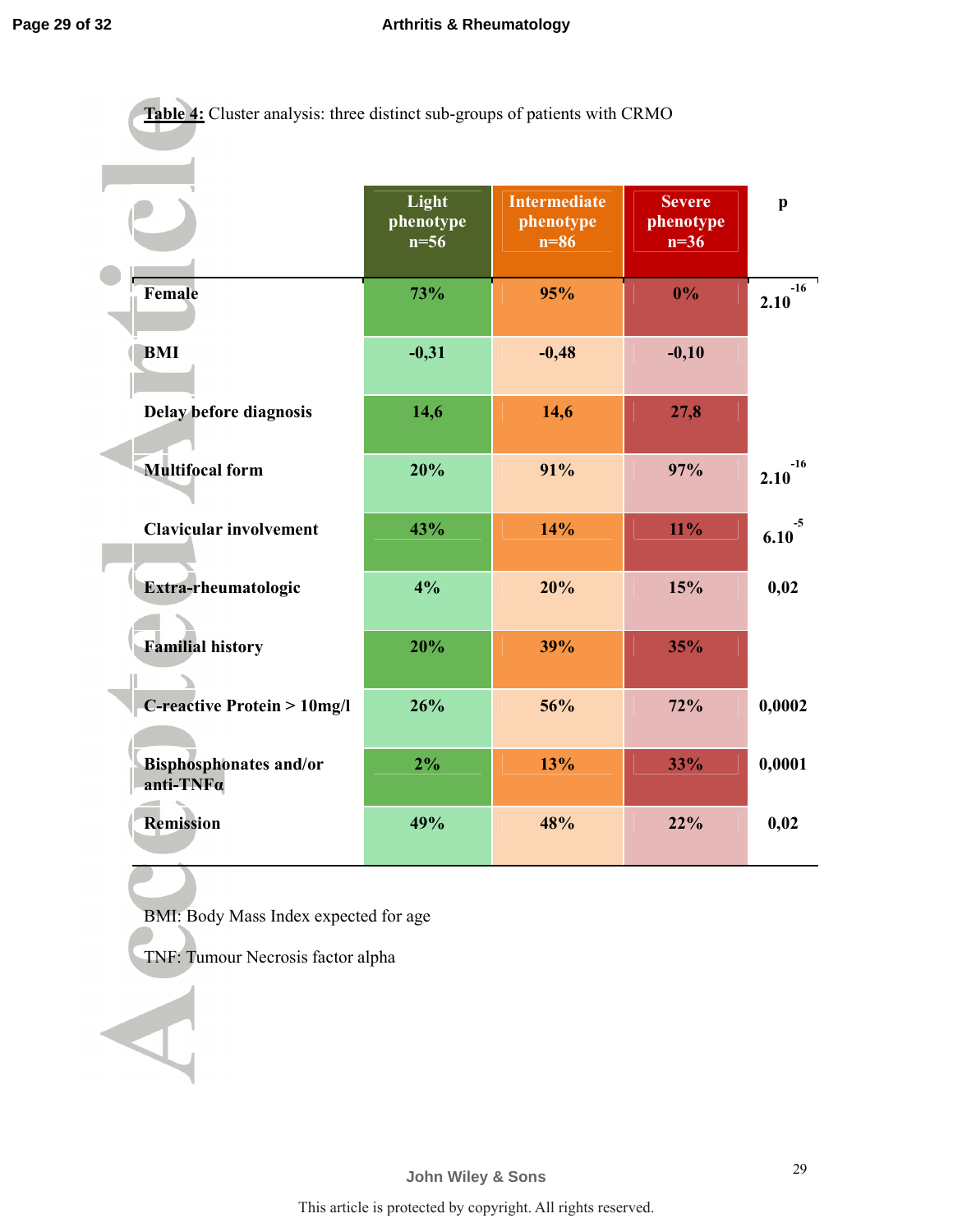**Legends** 

visit

Table 1: Optimal multivariable logistic regression model for calculating the clinical score for a diagnosis of nonbacterial osteitis

Table 2: Clinical and biological characteristics of CRMO patients (n=178) before the diagnosis

Table 3: Comparison between CRMO patients with and without remission at the last medical

Table 4: Cluster analysis: three distinct sub-groups of patients with CRMO

Figure 1: Distribution of clinically painful osseous lesions at presentation

Figure 2: Evolution of the percentage of diagnosis of unifocal and multifocal forms in the French CRMO cohort during the course of the disease.

Acce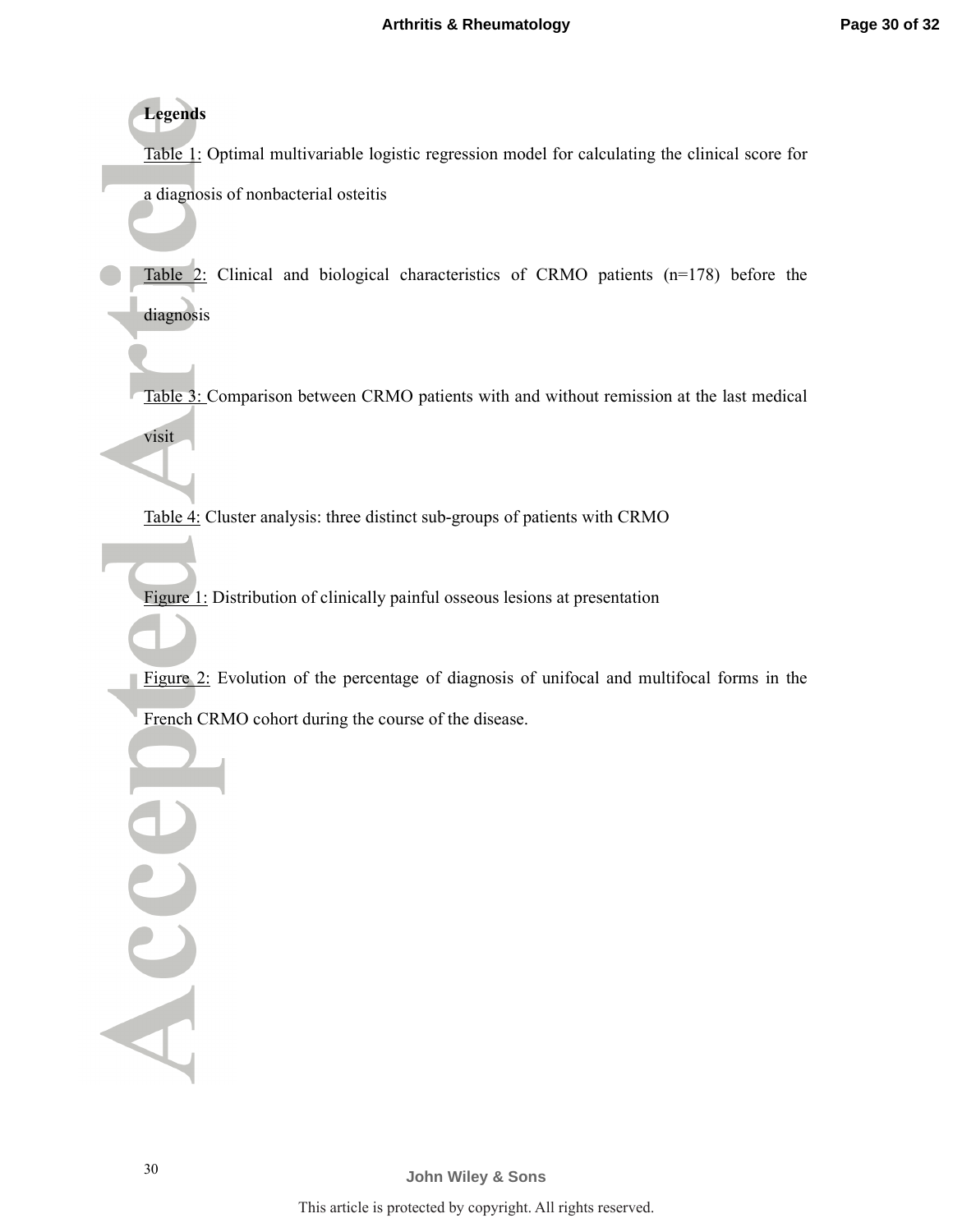

254x190mm (96 x 96 DPI)

Acce

**John Wiley & Sons**

This article is protected by copyright. All rights reserved.